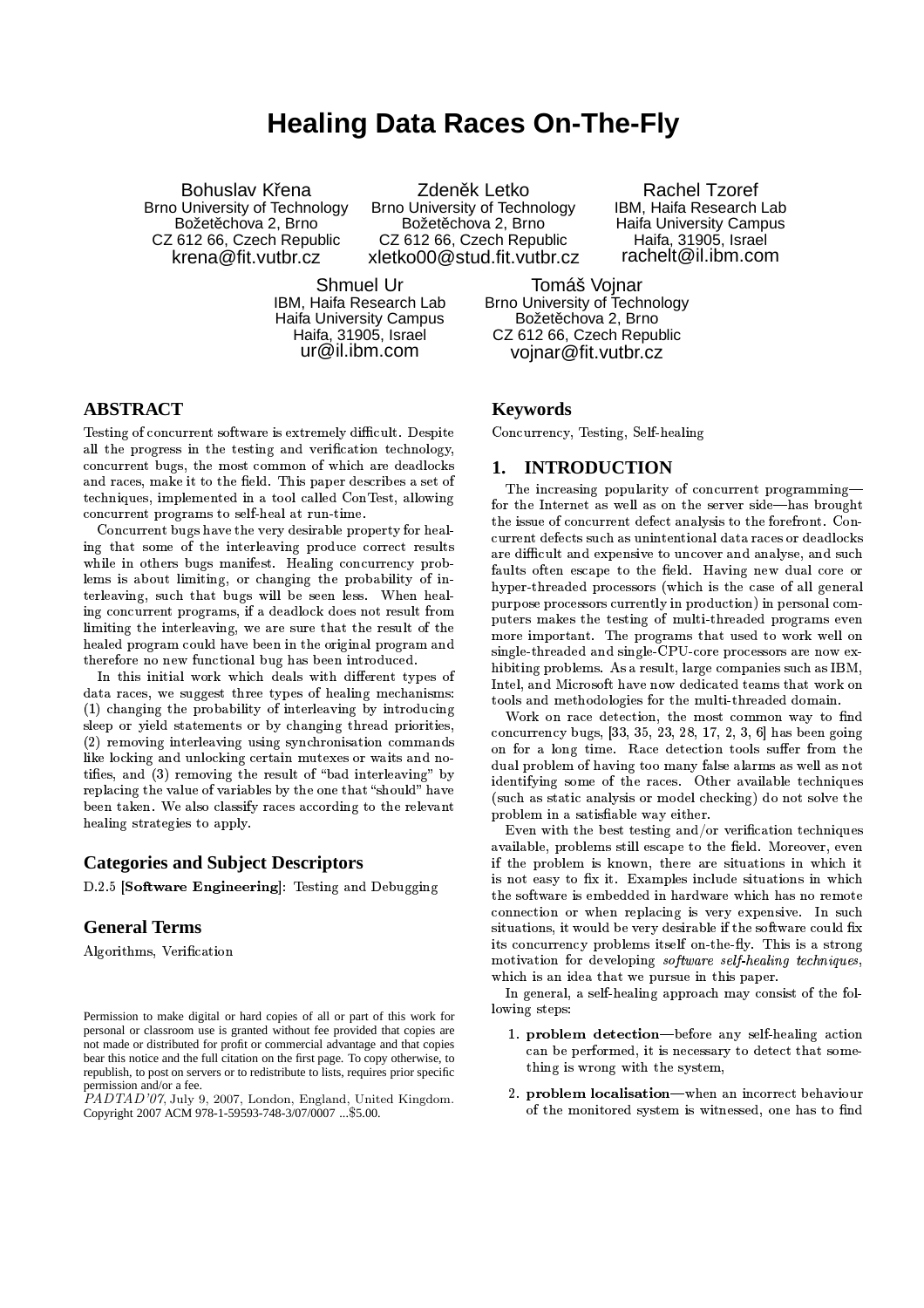-

- ) and the set of the set of the set of the set of the set of the set of the set of the set of the set of the set of the set of the set of the set of the set of the set of the set of the set of the set of the set of the se  $\overline{a}$  . The state of the state of the state of the state of the state of the state of the state of the state of the state of the state of the state of the state of the state of the state of the state of the state of th
- 5 3 ^ 97 8 3 b b-43 7 a 5> 
 - 
 - - 
 ified in the hope that the problem will be resolved en de la construcción de la construcción de la construcción de la construcción de la construcción de la constru  - - 
 I   $-$  . The contract of the contract of the contract of the contract of the contract of the contract of the contract of the contract of the contract of the contract of the contract of the contract of the contract of the con

! 
 data races in concurrent programs in the following way:

 4/ ] ^5\_ ` 5 15 a 1 9/ 7  en de la construcción de la construcción de la construcción de la construcción de la construcción de la constr 
enter and the contract of the contract of the contract of the contract of the contract of the contract of the c - - - - - -  $\alpha$  , and the contract of the contract of the contract of the contract of the contract of the contract of the contract of the contract of the contract of the contract of the contract of the contract of the contract of th -  - -  
 - - 

 therefore an additional aim-not only to monitor the pro- - 
 - 
 - -  $\sim$  . The state of the state of the state of the state of the state of the state of the state of the state of the state of the state of the state of the state of the state of the state of the state of the state of the st 
 - - = E & 

 - -  - $\mathbf{H} = \mathbf{H} \mathbf{H} \mathbf{H} \mathbf{H} \mathbf{H} \mathbf{H} \mathbf{H} \mathbf{H} \mathbf{H} \mathbf{H} \mathbf{H} \mathbf{H} \mathbf{H} \mathbf{H} \mathbf{H} \mathbf{H} \mathbf{H} \mathbf{H} \mathbf{H} \mathbf{H} \mathbf{H} \mathbf{H} \mathbf{H} \mathbf{H} \mathbf{H} \mathbf{H} \mathbf{H} \mathbf{H} \mathbf{H} \mathbf{H} \mathbf{H} \mathbf{H} \mathbf{H} \mathbf{H} \mathbf{H} \mathbf$ 

 4/ ] ^5\_ ^/ a3 ^ 9b3 1 9/ 7 
 - - 

 - 
 - 
  
 - - - 
 - 
 - 

 - - - 그 대표 - 그 대표 - 그 대표 - 그 대표 - 그 대표 - 그 대표 - 그 대표 - 그 대표 - 그 대표 - 그 대표 - 그 대표 - 그 대표 - 그 대표 - 그 대표 - 그 대표 - 그 대  $-$  . The state of the state of the state of the state of the state of the state of the state of the state of the state of the state of the state of the state of the state of the state of the state of the state of the sta records and the contract of the contract of the contract of the contract of the contract of the contract of the  $\mathbf{r} = \mathbf{r} + \mathbf{r}$  , and the set of the set of the set of the set of the set of the set of the set of the set of the set of the set of the set of the set of the set of the set of the set of the set of the set of the s  $\blacksquare$  . The set of the set of the set of the set of the set of the set of the set of the set of the set of the set of the set of the set of the set of the set of the set of the set of the set of the set of the set of the  $\blacksquare$  . The contract of the contract of the contract of the contract of the contract of the contract of the contract of the contract of the contract of the contract of the contract of the contract of the contract of the  $\overline{\phantom{a}}$  . The state of the state  $\overline{\phantom{a}}$  . The state of the state of the state of the state of the state of the state of the state of the state of the state of the state of the state of the state of the state of t methods (like model checking or static analysis) in order to the different . The contract of the contract of the contract of the contract of the contract of the contract of the contract of the contract of the contract of the contract of the contract of the contract of the contract of the contrac  $\alpha$  ,  $\alpha$  ,  $\alpha$  ,  $\alpha$  ,  $\alpha$  ,  $\alpha$  ,  $\alpha$  ,  $\alpha$  ,  $\alpha$  ,  $\alpha$  ,  $\alpha$  ,  $\alpha$  ,  $\alpha$  ,  $\alpha$  ,  $\alpha$  ,  $\alpha$  ,  $\alpha$  ,  $\alpha$  ,  $\alpha$  ,  $\alpha$  ,  $\alpha$  ,  $\alpha$  ,  $\alpha$  ,  $\alpha$  ,  $\alpha$  ,  $\alpha$  ,  $\alpha$  ,  $\alpha$  ,  $\alpha$  ,  $\alpha$  ,  $\alpha$  ,  $\alpha$ - 
 - - 
 

 4/ ] ^5\_ 5 3 ^ 97 8 G 

 -  $\alpha$  , and  $\alpha$  , and  $\alpha$  , and  $\alpha$  , and  $\alpha$  , and  $\alpha$  , and  $\alpha$  , and  $\alpha$  , and  $\alpha$  , and  $\alpha$  , and  $\alpha$  , and  $\alpha$  , and  $\alpha$  , and  $\alpha$  , and  $\alpha$  , and  $\alpha$  , and  $\alpha$  , and  $\alpha$  , and  $\alpha$  , and  $\alpha$  , and

 $\mathcal{L} = \mathcal{L} \times \mathcal{L} = \mathcal{L} \times \mathcal{L} = \mathcal{L} \times \mathcal{L} = \mathcal{L} \times \mathcal{L} = \mathcal{L} \times \mathcal{L} = \mathcal{L} \times \mathcal{L} = \mathcal{L} \times \mathcal{L} = \mathcal{L} \times \mathcal{L} = \mathcal{L} \times \mathcal{L} = \mathcal{L} \times \mathcal{L} = \mathcal{L} \times \mathcal{L} = \mathcal{L} \times \mathcal{L} = \mathcal{L} \times \mathcal{L} = \mathcal{L} \times \mathcal{L} = \mathcal$  - - - 
 - -   $\blacksquare$  . The contract of the contract of the contract of the contract of the contract of the contract of the contract of the contract of the contract of the contract of the contract of the contract of the contract of the  $\sim$  . The contract of the contract of the contract of the contract of the contract of the contract of the contract of the contract of the contract of the contract of the contract of the contract of the contract of the co - 
 - J G 
 ing the likelihood of a race by changing the probability of the  $\cdots$  . The set of the set of the set of the set of the set of the set of the set of the set of the set of the set of the set of the set of the set of the set of the set of the set of the set of the set of the set of the . The contract of the contract of the contract of the contract of the contract of the contract of the contract of the contract of the contract of the contract of the contract of the contract of the contract of the contrac

We require the contribution of  $\mathcal{L}_\mathcal{P}$  and  $\mathcal{L}_\mathcal{P}$  are the contribution of  $\mathcal{L}_\mathcal{P}$  $\mathbf{a}$  , and  $\mathbf{a}$  , and  $\mathbf{a}$  , and  $\mathbf{a}$  , and  $\mathbf{a}$  , and  $\mathbf{a}$  , and  $\mathbf{a}$  , and  $\mathbf{a}$  , and  $\mathbf{a}$  , and  $\mathbf{a}$  , and  $\mathbf{a}$  , and  $\mathbf{a}$  , and  $\mathbf{a}$  , and  $\mathbf{a}$  , and  $\mathbf{a}$  ,

... ing approach for inherent races is more complicated. First,  $^{1110Q}$  of the program ("good" or "bad"). We need the oracle in  $\mathcal{L}^{\text{eu}}$  order to learn which of the orders is better. Then we can  $\blacksquare$  . The second contract of the second contract of the second contract of the second contract of the second contract of the second contract of the second contract of the second contract of the second contract of the s 

 - - 
 -&E : - 
 - ; 
 - and the contract of the contract of the contract of the contract of the contract of the contract of the contract of - - 

 $\frac{1}{2}$  to sleep(), but that do not guarantee they will solve the  $\frac{1}{2}$  hosting strategy for a corrain specific case, it is desirable to  $\epsilon$  check whether the chosen strategy will be effective and safe. t (like model checking or static analysis) albeit in a *limited* healing techniques (such as introducing new locks) that will - - - 
 -  $\mathcal{A} = \mathcal{A} \mathcal{A} + \mathcal{A} \mathcal{A} + \mathcal{A} \mathcal{A} + \mathcal{A} \mathcal{A} + \mathcal{A} \mathcal{A} + \mathcal{A} \mathcal{A} + \mathcal{A} \mathcal{A} + \mathcal{A} \mathcal{A} + \mathcal{A} \mathcal{A} + \mathcal{A} \mathcal{A} + \mathcal{A} \mathcal{A} + \mathcal{A} \mathcal{A} + \mathcal{A} \mathcal{A} + \mathcal{A} \mathcal{A} + \mathcal{A} \mathcal{A} + \mathcal{A} \mathcal{A} + \mathcal{A$ and the contract of the contract of the contract of the contract of the contract of the contract of the contract of the contract of the contract of the contract of the contract of the contract of the contract of the contra  $\alpha$  , and the set of the set of the set of the set of the set of the set of the set of the set of the set of the set of the set of the set of the set of the set of the set of the set of the set of the set of the set of t introducing any further problems). To tackle this problem,  $\mathcal{L} = \mathcal{L} \mathcal{L} = \mathcal{L} \mathcal{L} = \mathcal{L} \mathcal{L} = \mathcal{L} \mathcal{L} = \mathcal{L} \mathcal{L} = \mathcal{L} \mathcal{L} \mathcal{L} = \mathcal{L} \mathcal{L} \mathcal{L} = \mathcal{L} \mathcal{L} \mathcal{L} \mathcal{L} = \mathcal{L} \mathcal{L} \mathcal{L} \mathcal{L} = \mathcal{L} \mathcal{L} \mathcal{L} \mathcal{L} \mathcal{L} \mathcal{L} = \mathcal{L} \mathcal{L} \mathcal{L} \mathcal{L$  $\mathcal{A}$  and  $\mathcal{A}$  . The contract of the contract of the contract of the contract of the contract of the contract of the contract of the contract of the contract of the contract of the contract of the contract of the c

 
 - 

 - - $\sim$  . A set of the set of the set of the set of the set of the set of the set of the set of the set of the set of the set of the set of the set of the set of the set of the set of the set of the set of the set of the set  $\mathbf{1}$  , and  $\mathbf{1}$  , and  $\mathbf{1}$  , and  $\mathbf{1}$  , and  $\mathbf{1}$  ,  $\mathbf{1}$ Plan of the rest of the paper. In Sec. 2, we define 
 - - - - H 
 - 
  

 - " = )  -  $\mathbf{1}$  , and  $\mathbf{1}$  , and  $\mathbf{1}$  , and  $\mathbf{1}$  , and  $\mathbf{1}$  , and  $\mathbf{1}$  , and  $\mathbf{1}$  , and  $\mathbf{1}$  $\alpha$  , and the set of the set of the set of the set of the set of the set of the set of the set of the set of the set of the set of the set of the set of the set of the set of the set of the set of the set of the set of t  $\sim$  0.000  $\sim$  0.000  $\sim$  0.000  $\sim$  0.000  $\sim$  0.000  $\sim$  0.000  $\sim$  0.000  $\sim$  0.000  $\sim$  0.000  $\sim$  0.000  $\sim$  0.000  $\sim$  0.000  $\sim$  0.000  $\sim$  0.000  $\sim$  0.000  $\sim$  0.000  $\sim$  0.000  $\sim$  0.000  $\sim$  0.000  $\sim$  0.000

### **2. BACKGROUND**

 $\alpha$  at least one of these accesses is a write access. Data races q impredictable behaviour of the program.  $\mathcal{L} = \mathcal{L} \times \mathcal{L}$  . The properties of the properties of the properties of the properties of the properties of the properties of the properties of the properties of the properties of the properties of the properties - A set of the set of the set of the set of the set of the set of the set of the set of the set of the set of the set of the set of the set of the set of the set of the set of the set of the set of the set of the set of th unordered by any (explicit or implicit) synchronisation, and - 그 대표 - 그 대표 - 그 대표 - 그 대표 - 그 대표 - 그 대표 - 그 대표 - 그 대표 - 그 대표 - 그 대표 - 그 대표 - 그 대표 - 그 대표 - 그 대표 - 그 대표 - 그 대

> $\sim$  . The contract of the contract of the contract of the contract of the contract of the contract of the contract of the contract of the contract of the contract of the contract of the contract of the contract of the co  $\blacksquare$  . The contract of the contract of the contract of the contract of the contract of the contract of the contract of the contract of the contract of the contract of the contract of the contract of the contract of the  $-$  -  $-$  -  $-$  -  $-$  -  $-$  -  $-$  -  $-$  -  $-$  -  $-$  -  $-$  -  $-$  -  $-$  -  $-$  -  $-$  -  $-$  -  $-$  -  $-$  -  $-$  -  $-$  -  $-$  -  $-$  -  $-$  -  $-$  -  $-$  -  $-$  -  $-$  -  $-$  -  $-$  -  $-$  -  $-$  -  $-$  -  $-$  -  $-$  -  $-$  -  $-$  -  $-$  -  $-$  - $\sim$  . The set of the set of the set of the set of the set of the set of the set of the set of the set of the set of the set of the set of the set of the set of the set of the set of the set of the set of the set of the s a barrier) prevents the threads from a concurrent access.  $\mathbf{r} = \mathbf{r} + \mathbf{r} + \mathbf{r} + \mathbf{r} + \mathbf{r} + \mathbf{r} + \mathbf{r} + \mathbf{r} + \mathbf{r} + \mathbf{r} + \mathbf{r} + \mathbf{r} + \mathbf{r} + \mathbf{r} + \mathbf{r} + \mathbf{r} + \mathbf{r} + \mathbf{r} + \mathbf{r} + \mathbf{r} + \mathbf{r} + \mathbf{r} + \mathbf{r} + \mathbf{r} + \mathbf{r} + \mathbf{r} + \mathbf{r} + \mathbf{r} + \mathbf{r} + \mathbf{r} + \mathbf$ 
> the contract of the contract of the contract of the contract of the contract of the contract of the contract o

> - 
> 
> 
>  - - <sup>K</sup> N P N V Y PW P S <sup>K</sup> VK  $-$  . The set of the set of the set of the set of the set of the set of the set of the set of the set of the set of the set of the set of the set of the set of the set of the set of the set of the set of the set of the se 
>  - &, &D ( , : - 
>  - 
>  - - - 
>  - 
>  -  - # - 
>  - 
>  -  <sup>T</sup> When  $\mathcal{L} = \mathcal{L} \times \mathcal{L}$  is a set of the set of the set of the set of the set of the set of the set of the set of the set of the set of the set of the set of the set of the set of the set of the set of the set of the  $\Delta$  , and  $\Delta$  , and  $\Delta$  , and  $\Delta$  , and  $\Delta$  , and  $\Delta$  , and  $\Delta$  , and  $\Delta$  , and  $\Delta$  , and  $\Delta$  , and  $\Delta$

<sup>1</sup>Our choice of Eraser for the current version of our healing framework was motivated by the possibility of its easy implementation. In the future, we plan to experiment with other race detection algorithms such as [19].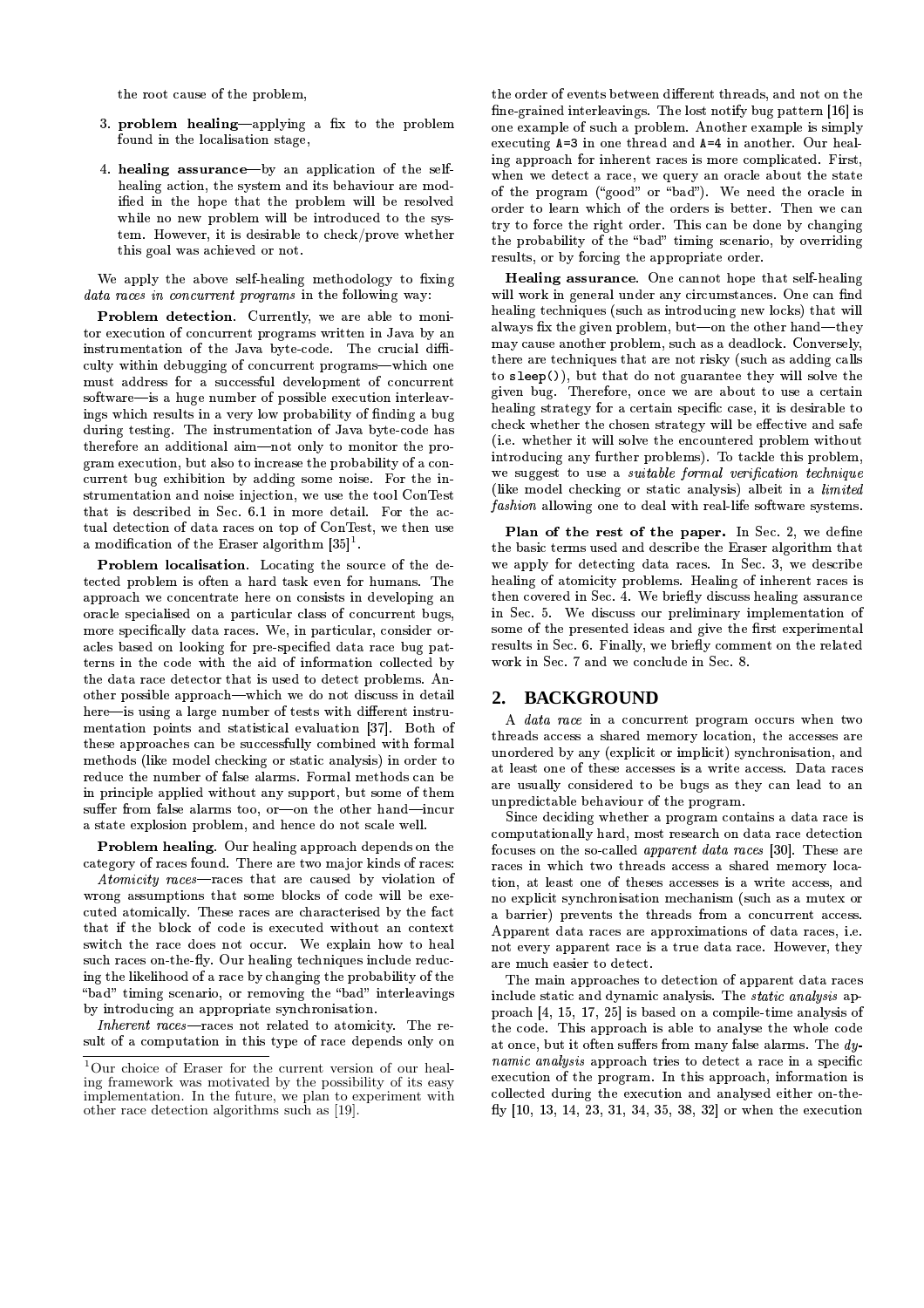- -& ( C ( : 

 - - - # - - $\blacksquare$  . The set of the set of the set of the set of the set of the set of the set of the set of the set of the set of the set of the set of the set of the set of the set of the set of the set of the set of the set of the and the contract of the contract of the contract of the contract of the contract of the contract of the contract of  - - - - - 

 - $\overline{\phantom{a}}$  ,  $\overline{\phantom{a}}$  ,  $\overline{\phantom{a}}$  ,  $\overline{\phantom{a}}$  ,  $\overline{\phantom{a}}$  ,  $\overline{\phantom{a}}$  ,  $\overline{\phantom{a}}$  ,  $\overline{\phantom{a}}$  ,  $\overline{\phantom{a}}$  ,  $\overline{\phantom{a}}$  ,  $\overline{\phantom{a}}$  ,  $\overline{\phantom{a}}$  ,  $\overline{\phantom{a}}$  ,  $\overline{\phantom{a}}$  ,  $\overline{\phantom{a}}$  ,  $\overline{\phantom{a}}$  $\mathcal{L} = \mathcal{L} = \mathcal{L} = \mathcal{L} = \mathcal{L} = \mathcal{L} = \mathcal{L} = \mathcal{L} = \mathcal{L} = \mathcal{L} = \mathcal{L} = \mathcal{L} = \mathcal{L} = \mathcal{L} = \mathcal{L} = \mathcal{L} = \mathcal{L} = \mathcal{L} = \mathcal{L} = \mathcal{L} = \mathcal{L} = \mathcal{L} = \mathcal{L} = \mathcal{L} = \mathcal{L} = \mathcal{L} = \mathcal{L} = \mathcal{L} = \mathcal{L} = \mathcal{L} = \mathcal{L} = \mathcal$  $\mathcal{N}=\mathcal{N}=\mathcal{N}=\mathcal{N}=\mathcal{N}=\mathcal{N}=\mathcal{N}=\mathcal{N}=\mathcal{N}=\mathcal{N}=\mathcal{N}=\mathcal{N}=\mathcal{N}=\mathcal{N}=\mathcal{N}=\mathcal{N}=\mathcal{N}=\mathcal{N}=\mathcal{N}=\mathcal{N}=\mathcal{N}=\mathcal{N}=\mathcal{N}=\mathcal{N}=\mathcal{N}=\mathcal{N}=\mathcal{N}=\mathcal{N}=\mathcal{N}=\mathcal{N}=\mathcal{N}=\mathcal{N}=\mathcal{N}=\mathcal{N}=\mathcal{N}=\mathcal{N}=\mathcal{$  $\blacksquare$  . The set of the set of the set of the set of the set of the set of the set of the set of the set of the set of the set of the set of the set of the set of the set of the set of the set of the set of the set of the be viewed as finite-state). However, model checking is ex- - - 
 - -  
 . The set of the contract of the contract of the contract of the contract of the contract of the contract of the contract of the contract of the contract of the contract of the contract of the contract of the contract of  $\blacksquare$  . The contract of the contract of the contract of the contract of the contract of the contract of the contract of the contract of the contract of the contract of the contract of the contract of the contract of the

 $\blacksquare$  . The set of the set of the set of the set of the set of the set of the set of the set of the set of the set of the set of the set of the set of the set of the set of the set of the set of the set of the set of the  $\sim$  . The state of the state of the state of the state of the state of the state of the state of the state of the state of the state of the state of the state of the state of the state of the state of the state of the st - 

 - 
 - = 
  $\mathbf{H} = \mathbf{H} \times \mathbf{H}$  . The contract of the contract of the contract of the contract of the contract of the contract of the contract of the contract of the contract of the contract of the contract of the contract of the 
<sup>=</sup> - ( &

 $\mathbf{r} = \mathbf{r} + \mathbf{r}$  $\mathcal{N} = \{ \mathcal{N} \mid \mathcal{N} = \mathcal{N} \}$  . The set of the set of the set of the set of the set of the set of the set of the set of the set of the set of the set of the set of the set of the set of the set of the set of the set experience in the contract of the contract of the contract of the contract of the contract of the contract of . The set of the set of the set of the set of the set of the set of the set of the set of the set of the set of the set of the set of the set of the set of the set of the set of the set of the set of the set of the set of threads). It is argued that many faults in multi-threaded  $\searrow$  $\rm code$  (e.g.  $\rm many\ occurrences\ of\ data\ races)$  are the result -according to the contract of the contract of the contract of the contract of the contract of the contract of the contract of the contract of the contract of the contract of the contract of the contract of the contract of  $\blacksquare$  . The contract of the contract of the contract of the contract of the contract of the contract of the contract of the contract of the contract of the contract of the contract of the contract of the contract of the in the condition of the condition of the condition of the condition of the condition of the condition of the c

### **2.1 The Eraser Algorithm**

- A strategie of the strategie of the strategie of the strategie of the strategie of the strategie of the strategie of the strategie of the strategie of the strategie of the strategie of the strategie of the strategie of t  $-$  . The contract of the contract of the contract of the contract of the contract of the contract of the contract of the contract of the contract of the contract of the contract of the contract of the contract of the con  $\sim$  . The set of the set of the set of the set of the set of the set of the set of the set of the set of the set of the set of the set of the set of the set of the set of the set of the set of the set of the set of the s  
 - - - 

 v, Eraser maintains the set  $C(v)$  of candidate locks for v. This set contains those locks that have protected  $v$  for the computation so far. That is, a lock  $l$  is in  $C(v)$  if, in the computation up to that point, every thread that has accessed  $v$ was holding  $l$  at the moment of the access. When a new variable is initialised, its candidate set  $C(v)$  contains all possible locks. When the variable is accessed, Eraser updates  $C(v)$ by the intersection of  $C(v)$  and the set of locks held by the current thread. If some lock *l* consistently protects  $v$ , it will remain in  $C(v)$  till the end of the execution run.

" - 
 - H 
 - 
 - 
  - 
 -  - - - 

 given above:

- A shared variable can be initialised without holding grams: - 
 - 

 the contract of the contract of the contract of the contract of the contract of the contract of the contract of
- A shared variable is written during the initialisation  $_{\rm st}$
- Read-write locks allow multiple readers to simultane- - - - - 

  the contract of the contract of the contract of the contract of the contract of the contract of the contract of

. The set of the set of the set of the set of the set of the set of the set of the set of the set of the set of the set of the set of the set of the set of the set of the set of the set of the set of the set of the set of reads and writes have no effect on the candidate set  $C(v)$ .  $-$  . The state of the state of the state of the state of the state of the state of the state of the state of the state of the state of the state of the state of the state of the state of the state of the state of the sta

results to the contract of the contract of the contract of the contract of the contract of the contract of the  - 

 - - - - 

 - 
 - VQX VW - Y S[ <sup>K</sup> V R U P QR U P QR <sup>T</sup> <sup>L</sup>V R 

  to the following meanings (and transitions depicted in Fig. 1):

- $Virgin$  the variable has not been initialised yet.
- $E_{xclusive$  the variable is accessed only by the thread the contract of the contract of the contract of the contract of the contract of the contract of the contract of
	- $shared$ —the variable is read by multiple threads.
	- Shared Modified—the variable is read and written by
	- $\textit{Race}$ —a data race on this variable has been detected  $\mathcal{N} = \{ \mathcal{N} \mid \mathcal{N} = \mathcal{N} \}$  . The contract of the contract of the contract of the contract of the contract of the contract of the contract of the contract of the contract of the contract of the contract of the cont ing the variable).



Figure 1: Possible states of a shared variable

ways in the literature. In our approach, in order to further value into it. To reflect this pattern in Eraser, the Exclusive  $\mu_{200}$  Exclusive 2. Subsequently, if another thread  $t_3$  different from  $t_2$  (but possibly equal to  $t_1$ ) accesses v, we set  $C(v)$  to the Lo we have the set of the set of the set of the set of the set of the set of the set of the set of the set of ing of the set  $C(v)$  of candidate locks is delayed to reflect  

 - 

 grams: A variable v is created by a thread  $t_1$ , and then another thread  $t_2$  (which is, e.g. started only after the creation of  $v$  is finished) accesses  $v$  and writes an initialisation state is split into two states— $t_1$  accesses v in Exclusive1, then once  $t_2$  starts working with  $v$ , the state is changed to locks held by  $t_3$ , go to either *Shared* or *Shared Modified* and  $\overline{\phantom{a}}$  , and the set of the set of the set of the set of the set of the set of the set of the set of the set of the set of the set of the set of the set of the set of the set of the set of the set of the set of the s

 $Y \subset \mathbb{R}^n$  is the set of the set of the set of the set of the set of the set of the set of the set of the set of the set of the set of the set of the set of the set of the set of the set of the set of the set of the se - 
 - - - - - 
 - - Y S[ <sup>K</sup> V <sup>R</sup> - Y S[ <sup>K</sup> V <sup>R</sup> - <sup>T</sup>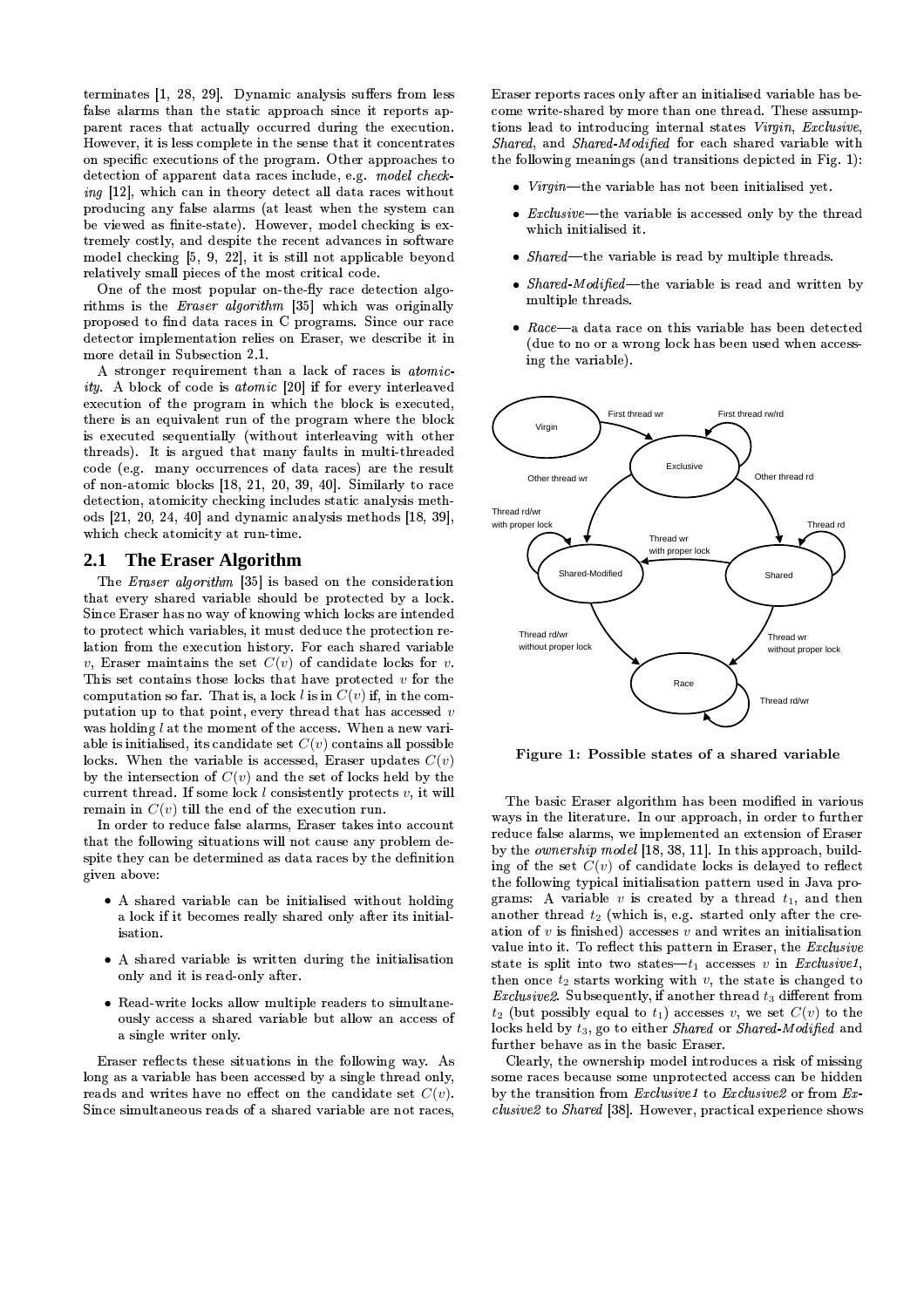- 
 - - 
 - % reducing false alarms) than negative ones. In our imple- 
 - - 
 - 
  $\alpha$  and  $\alpha$  and  $\alpha$  and  $\alpha$  and  $\alpha$  and  $\alpha$  and  $\alpha$  and  $\alpha$  and  $\alpha$  and  $\alpha$  and  $\alpha$  and  $\alpha$  and  $\alpha$  and  $\alpha$  and  $\alpha$  and  $\alpha$  and  $\alpha$  and  $\alpha$  and  $\alpha$  and  $\alpha$  and  $\alpha$  and  $\alpha$  and  $\alpha$  and  $\alpha$  and  $\alpha$ 

### **3. HEALING ATOMICITY VIOLATIONS**

 $\alpha$  , and the set of the set of the set of the set of the set of the set of the set of the set of the set of the set of the set of the set of the set of the set of the set of the set of the set of the set of the set of t 
 - -  - - 

  $\mathcal{L} = \mathcal{L} = \mathcal{L} = \mathcal{L} = \mathcal{L} = \mathcal{L} = \mathcal{L} = \mathcal{L} = \mathcal{L} = \mathcal{L} = \mathcal{L} = \mathcal{L} = \mathcal{L} = \mathcal{L} = \mathcal{L} = \mathcal{L} = \mathcal{L} = \mathcal{L} = \mathcal{L} = \mathcal{L} = \mathcal{L} = \mathcal{L} = \mathcal{L} = \mathcal{L} = \mathcal{L} = \mathcal{L} = \mathcal{L} = \mathcal{L} = \mathcal{L} = \mathcal{L} = \mathcal{L} = \mathcal$ entration and the contract of the contract of the contract of the contract of the contract of the contract of - - - " - -  - - -  
 - 
 - - en andere en de la provincia de la construcción de la construcción de la construcción de la construcción de la . The contract of the contract of the contract of the contract of the contract of the contract of the contract of the contract of the contract of the contract of the contract of the contract of the contract of the contrac 

 - 

 - - - = 

" 

 - -  $\mathbf{A}$  , and a notation of the set of the set of the set of the set of the set of the set of the set of the set of the set of the set of the set of the set of the set of the set of the set of the set of the set of the s  $\blacksquare$  . The set of the set of the set of the set of the set of the set of the set of the set of the set of the set of the set of the set of the set of the set of the set of the set of the set of the set of the set of the  $-$  -box  $-$  -box  $-$  -box  $-$  -box  $-$  -box  $-$  -box  $-$  -box  $-$  -box  $-$  -box  $-$  -box  $\mathbf{r} = \mathbf{r} + \mathbf{r}$  , and the set of the set of the set of the set of the set of the set of the set of the set of the set of the set of the set of the set of the set of the set of the set of the set of the set of the s 

### **3.1 Atomicity Violation Bug Patterns**

 $\;$  , and the set of the set of the set of the set of the set of the set of the set of the set of the set of the set of the set of the set of the set of the set of the set of the set of the set of the set of the set of t  $-$  . The substitution of the substitution of the substitution of the substitution of  $\mathcal{P}$ - - - - 

 - 
 - 
  $\overline{a}$  ,  $\overline{a}$  ,  $\overline{a}$  ,  $\overline{a}$  ,  $\overline{a}$  ,  $\overline{a}$  ,  $\overline{a}$  ,  $\overline{a}$  ,  $\overline{a}$  ,  $\overline{a}$  ,  $\overline{a}$  ,  $\overline{a}$  ,  $\overline{a}$  ,  $\overline{a}$  ,  $\overline{a}$  ,  $\overline{a}$  ,  $\overline{a}$  ,  $\overline{a}$  ,  $\overline{a}$  ,  $\overline{a}$  ,  $-$  . The set of the set of the set of the set of the set of the set of the set of the set of the set of the set of the set of the set of the set of the set of the set of the set of the set of the set of the set of the se . The contract of the contract of the contract of the contract of the contract of the contract of the contract of the contract of the contract of the contract of the contract of the contract of the contract of the contrac - -  ( ; - - 

 - 

  $\blacksquare$  . The contract of the contract of the contract of the contract of the contract of the contract of the contract of the contract of the contract of the contract of the contract of the contract of the contract of the  $-$  . The set of the set of the set of the set of the set of the set of the set of the set of the set of the set of the set of the set of the set of the set of the set of the set of the set of the set of the set of the se - 
 - 

 at line 7

```
2: getfield #2
5: iconst_1
6: iadd
```
7: putfield #2

Figure 2: Byte-code of the x++ statement

 $\mathbf{a}$  , and a set of the set of the set of the set of the set of the set of the set of the set of the set of the set of the set of the set of the set of the set of the set of the set of the set of the set of the set of  $\mathbf{r} = \mathbf{r} + \mathbf{r}$  , and the set of the set of the set of the set of the set of the set of the set of the set of the set of the set of the set of the set of the set of the set of the set of the set of the set of the s # 
 - 

 $\mathbf{r} = \mathbf{r} \cdot \mathbf{r}$  , where  $\mathbf{r} = \mathbf{r} \cdot \mathbf{r}$  , we have the set of  $\mathbf{r} = \mathbf{r} \cdot \mathbf{r}$  , we have the set of  $\mathbf{r} = \mathbf{r} \cdot \mathbf{r}$  $\mathcal{L}^{\mathcal{L}}$  , we have the set of the set of the set of the set of the set of the set of the set of the set of the set of the set of the set of the set of the set of the set of the set of the set of the set of the set  $\bullet$  . The set of the set of the set of the set of the set of the set of the set of the set of the set of the set of the set of the set of the set of the set of the set of the set of the set of the set of the set of the s -&E : - 
 - 
 - 
 records and the contract of the contract of the contract of the contract of the contract of the contract of the  $-$  . The contract of the contract of the contract of the contract of the contract of the contract of the contract of the contract of the contract of the contract of the contract of the contract of the contract of the con . The second contract is a set of the second contract of the second contract of the second contract of the second contract of the second contract of the second contract of the second contract of the second contract of the -defined by the set of the set of the set of the set of the set of the set of the set of the set of the set of the set of the set of the set of the set of the set of the set of the set of the set of the set of the set of 
 - )

 $-$  . The set of the set of the set of the set of the set of the set of the set of the set of the set of the set of the set of the set of the set of the set of the set of the set of the set of the set of the set of the se - - 

 once again (by the instructions at lines 8 and 9) followed by  $\qquad\hbox{ to }$  to t

if  $(p == null)$  {  $p = p.next;$ }

Figure 3: Example of the test-and-use bug pattern

 $\rm{loading\,\,the\,\,value\,\,of\,\,p.next}$  (by lines 7 and 12) and storing it back to p at line 15.

 $15.$ 0: aload\_0 1: getfield #2 4: ifnull 18 7: aload\_0 8: aload\_0 9: getfield #2 12: getfield #3 putfield #2 18: ...

Figure 4: Byte-code of the example from Fig. 3

 $\mathbf{r}$  , and a result of the set of the set of the set of the set of the set of the set of the set of the set of the set of the set of the set of the set of the set of the set of the set of the set of the set of the set results to the contract of the contract of the contract of the contract of the contract of the contract of the

```
while (p := null) {
    p = p.next;
}
```
Figure 5: A while loop showing an example of the repeated test-and-use bug pattern

 $\mathbf{r} = \mathbf{r} \cdot \mathbf{r}$  , and the set of the set of the set of the set of the set of the set of the set of the set of the set of the set of the set of the set of the set of the set of the set of the set of the set of the  $\blacksquare$  . The contract of the contract of the contract of the contract of the contract of the contract of the contract of the contract of the contract of the contract of the contract of the contract of the contract of the - - - E - -- Andreas and the second contract of the second contract of the second contract of the second contract of the s # - - &C   $-$  -box  $-$  -box  $-$  -box  $-$  -box  $-$  -box  $-$  -box  $-$  -box  $-$  -box  $-$  -box  $-$ 

 

 - VW YU RW YU RW YU RAMA A SIYA NA MARA A SIYA NA MARA A SIYA NA MARA A SIYA NA MARA A SIYA NA MARA A SIYA NA MA  $tion.$ 

### **3.2 Influencing the Scheduler**

 $\bullet$  . The contract of the contract of the contract of the contract of the contract of the contract of the contract of the contract of the contract of the contract of the contract of the contract of the contract of the co  $-$  . The contract of the contract of the contract of the contract of the contract of the contract of the contract of the contract of the contract of the contract of the contract of the contract of the contract of the con <sup>M</sup> <sup>L</sup>QY VW X <sup>P</sup> YLW N R <sup>N</sup> <sup>K</sup>O V N YU - 
 -   $-$  . The state of the state of the state of the state of the state of the state of the state of the state of the state of the state of the state of the state of the state of the state of the state of the state of the sta  $\overline{a}$  , and  $\overline{a}$  , and  $\overline{a}$  , and  $\overline{a}$  , and  $\overline{a}$  , and  $\overline{a}$  , and  $\overline{a}$  , and  $\overline{a}$  , and  $\overline{a}$  , and  $\overline{a}$  , and  $\overline{a}$  , and  $\overline{a}$  , and  $\overline{a}$  , and  $\overline{a}$  , and  $\overline{a}$  , . A RW YR NU R A RW YR NH YR NH YR NH YR NH YR NH YR NH YR YR NH YR YR NH YR YR YR YR YR YR YR YR YR YR YR YR  $\blacksquare$  . The contract of the contract of the contract of the contract of the contract of the contract of the contract of the contract of the contract of the contract of the contract of the contract of the contract of the with a smaller probability). In Java, this can be achieved  $sleep(0)$  or via temporary changes of the threads priorities.

> - - - 
> 
>  - - 
>   $\blacksquare$  . The set of the set of the set of the set of the set of the set of the set of the set of the set of the set of the set of the set of the set of the set of the set of the set of the set of the set of the set of the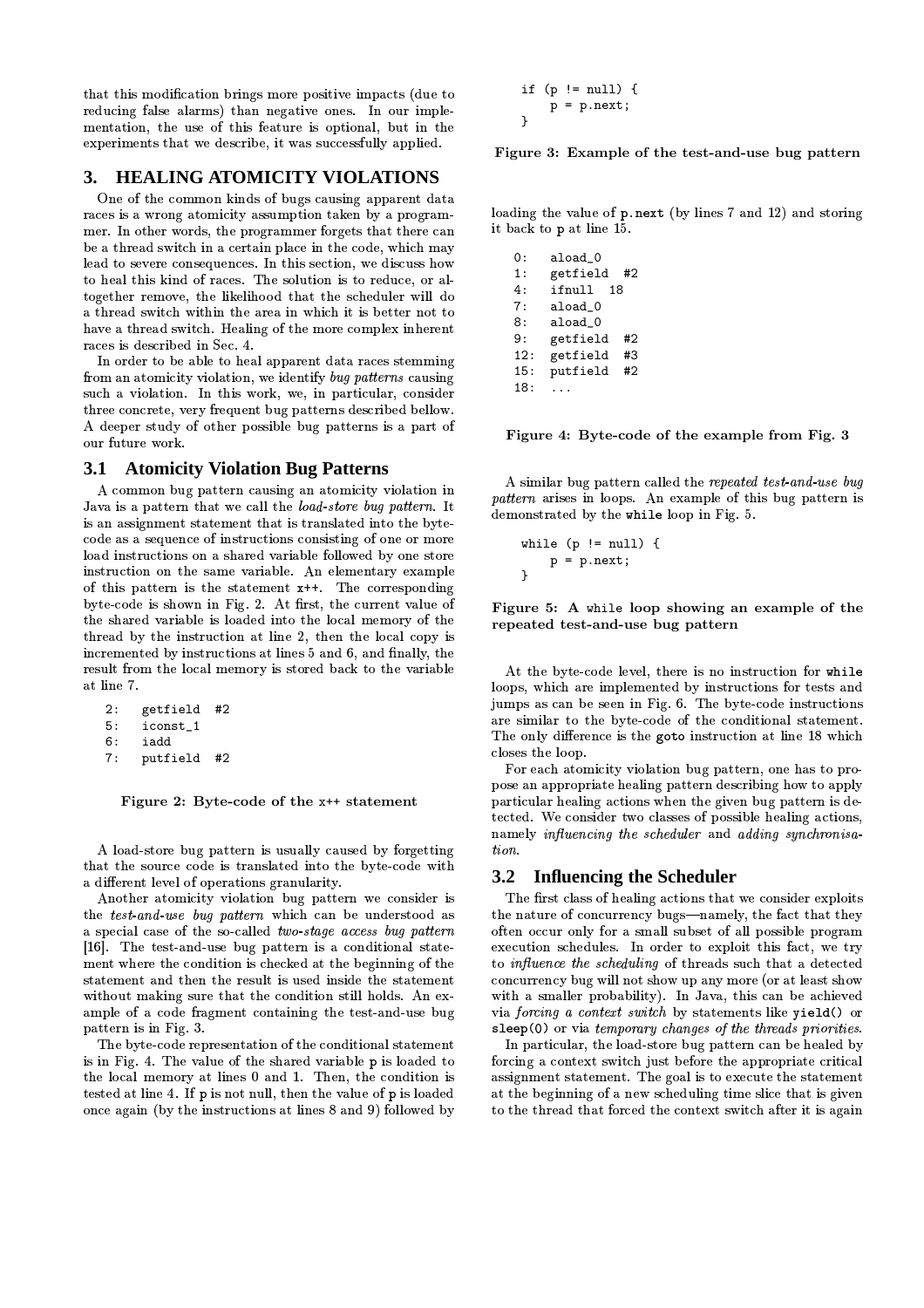| ი:  | aload 0      |    |
|-----|--------------|----|
| 1:  | getfield     | #2 |
| 4:  | ifnull<br>21 |    |
| 7:  | aload 0      |    |
| 8:  | aload 0      |    |
| 9:  | getfield     | #2 |
| 12: | getfield     | #3 |
| 15: | putfield     | #2 |
| 18: | goto<br>ი    |    |
| 21: |              |    |

Figure 6: Byte-code of the while loop from Fig. 5

scheduled to run. This increases the chance of the critical statement to be finished without an interruption. For example, in order to increase the chances of the x++ statement considered above to execute atomically, yield() can be called just before the instruction getfield #2 from line 2 in Fig. 2.

Another possibility of how to use a forced context switch for healing the load-store bug pattern is to maintain an indication whether some thread has started but not yet executed a critical assignment statement and if so, force a context switch before any attempt to access the variable from another thread. This should give the processor back to the thread that was interrupted in the middle of a critical assignment and allow it to safely finish the statement. The approach can also be combined with the former one.

Adjusting of the threads priorities can be used to heal the load-store bug patterns by increasing the priority of the thread that is about to execute a critical assignment statement. The priority is then restored to the original value after the critical statement is executed. The increased priority should cause the processor to be granted to the given thread and allow it to finish the critical statement atomically while other threads are forced to wait.

The healing solutions proposed above for the load-store bug pattern can also be used for healing the test-and-use bug pattern without any modification. However, when dealing with the repeated test-and-use bug pattern, we should be more careful. When using the healing solution based on forcing a context switch, e.g. via yield(), we must ensure that the context switch is forced after each iteration of the loop. Further, increasing of the thread priority for the whole execution of the loop is not generally applicable due to it can cause serious problems like starvation. The thread priority can thus be increased only for one iteration of the loop, then it must be decreased (possibly with a forced context switch to allow other threads to run) and increased again for next iteration of the loop.

Let us stress that the healing actions we just described do not guarantee that a bug is always healed but they decrease the probability that the bug will actually show up. These healing actions can also introduce a significant overhead in some cases, for instance, when healing the repeated test-anduse bug pattern. On the other hand, these healing methods are safe because if they are applied carefully (e.g. we have to be prepared for handling the InterruptedException that the sleep() method in Java may throw), they do not introduce any new bug. Thus, we can apply them without any healing assurance.

### 3.3 Adding Synchronisation Actions

We now examine another approach to healing atomicity violation bugs that is based on *adding new explicit synchro*nisation actions. In particular, the synchronisation actions we add are based on a suitable use of mutexes (locks).

Occurrences of the load-store as well as test-and-use bug patterns can be healed by introducing a new lock 1 that protects the shared variable v which is a subject of the detected data race. It is necessary to guarantee that the lock 1 will be held by every thread when it accesses v. In addition, the lock 1 must be held during the entire execution of the critical statement forming the detected bug. This means to put 1.1ock() before this statement and 1.unlock() after it (or after the last access to v within the statement). Introducing a new lock in the described way leads to a considerable overhead. Sometimes, we are able to guess—using information given to us by the data race detector used-which out of the locks already in use (let us mark it by  $1v$ ) is used in the program for guarding the shared variable v. In such a case, it is not necessary to introduce a new lock 1—instead, we can heal the bug by introducing 1v. lock() and 1v. unlock() to the same places as above. This solution does not influence the application efficiency so much, however, unlike the former solution, it is not guaranteed that it always succeeds.

Healing of the repeated test-and-use bug pattern using additional locks faces the same problems as healing of this pattern by influencing the scheduling. We introduce a new lock 1 or guess an already used lock  $1v$  as within healing the test-and-use bug pattern above. We call 1.1ock() or 1v.1ock() at the beginning of each loop (e.g. just before executing the instruction at line 1 in Fig. 6) and 1.unlock() or 1v. unlock() after the last access to the shared variable v in the loop body (e.g. just after the execution of the instruction at line 15 of the same byte-code fragment).

The described healing by introducing synchronisation on a new lock is able to completely remove the detected bug, but-on the other hand-it can introduce new (and even more dangerous) bugs. In particular, we can cause a deadlock this way. Thus, an application of such a healing action requires healing assurance that is discussed in Sec. 5 (or a use of locks with a time-out).

Remark. Performing automatic healing actions does not make sense during the software development phase. Instead, a bug should be reported to a developer together with a suggestion how to correct it. This can significantly reduce the time spent on program debugging and thus reduce the development costs.

#### **HEALING INHERENT RACES**  $\mathbf{4}$ .

In Sec. 3, we discussed healing of races that occur due to a violation of an atomicity assumption. However, there are other causes for data races that do not relate to atomicity violation, and hence different healing methods should be considered for them. Consider, for example, the simple program in Fig. 7 where two threads access a shared variable done. Thread1 sets it to false, and Thread2 sets it to true. The execution starts with Thread1. There is an implicit assumption that the execution of Thread2 ends after the execution of Thread1, hence there is no explicit mechanism to guarantee the intended order of events, i.e. that when the program ends, the value of done is true.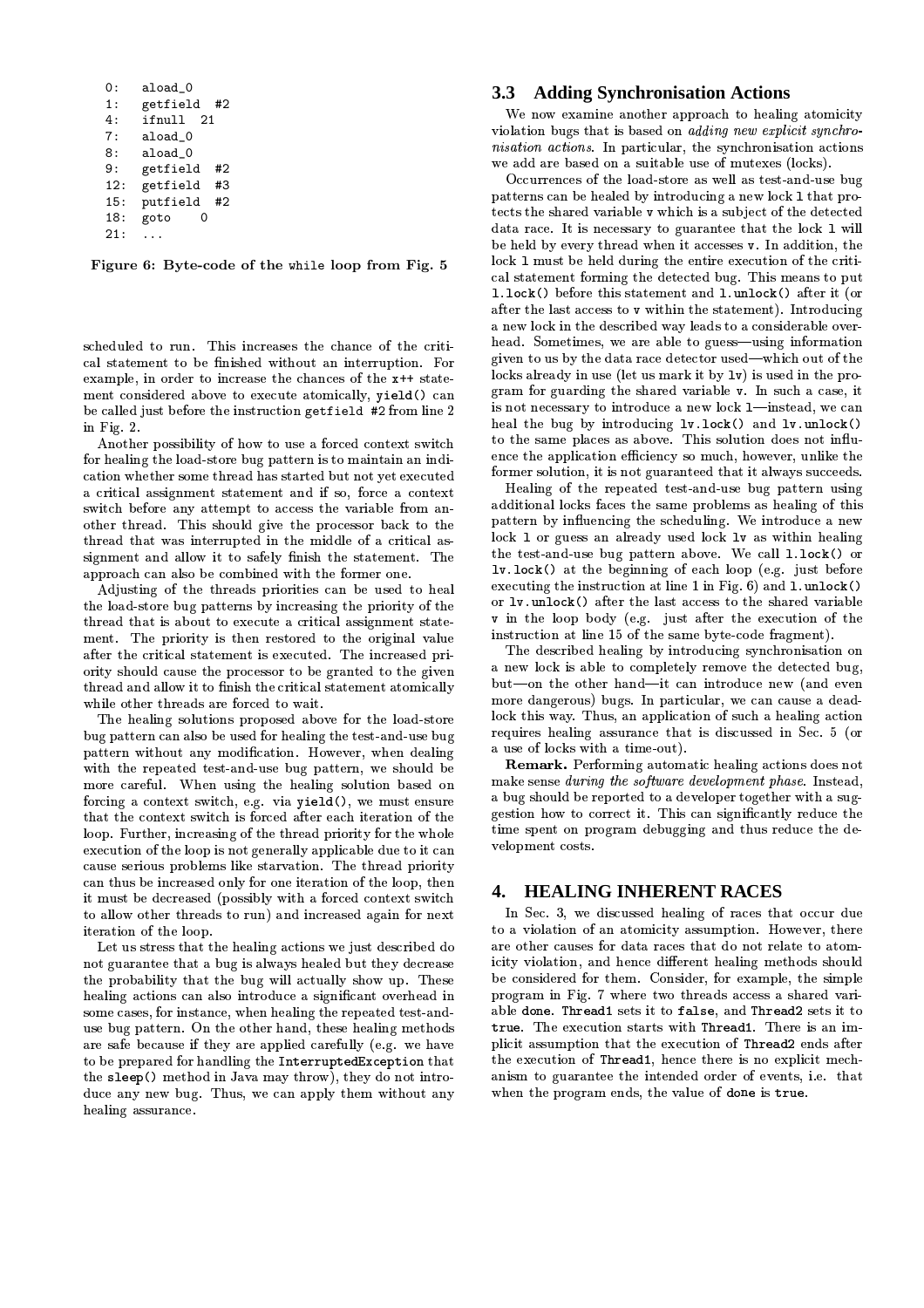Thread1 Thread2

```
1) done=false 1) for (int i=1;i<100;i++) {
              2) print(i);3) }
              4) done=true
```
Figure 7: An inherent race

" - 

 - 
 - - -   

 - A SERICIO DE LA CALIFATRITA DE LA CALIFATRITA DE LA CALIFATRITA DE LA CALIFATRITA DE LA CALIFATRITA DE LA CA  $\blacksquare$  . The set of the set of the set of the set of the set of the set of the set of the set of the set of the set of the set of the set of the set of the set of the set of the set of the set of the set of the set of the  
 - 

 - - 
  

 - - 
 - - - - > -   $-$  -  $-$  -  $-$  -  $-$  -  $-$  -  $-$  -  $-$  -  $-$  -  $-$  -  $-$  -  $-$  -  $-$  -  $-$  -  $-$  -  $-$  -  $-$  -  $-$  -  $-$  -  $-$  -  $-$  -  $-$  -  $-$  -  $-$  -  $-$  -  $-$  -  $-$  -  $-$  -  $-$  -  $-$  -  $-$  -  $-$  -  $-$  -  $-$  -  $-$  -  $-$  -  $-$  -  $-$  -

 - - -\* + \* 
 +

 $W_1$ ,  $1$ ,  $C_{\text{max}}$ ,  $1$ ,  $1$ ,  $C_{\text{max}}$ ,  $C_{\text{max}}$ ,  $C_{\text{max}}$ ,  $C_{\text{max}}$ ,  $C_{\text{max}}$ ,  $C_{\text{max}}$ ,  $C_{\text{max}}$ ,  $C_{\text{max}}$ ,  $C_{\text{max}}$ ,  $C_{\text{max}}$ ,  $C_{\text{max}}$ ,  $C_{\text{max}}$ ,  $C_{\text{max}}$ ,  $C_{\text{max}}$ ,  $C_{\text{max}}$ ,  $C_{\text{max}}$ ,  $C_{\text{max}}$ , - \$

- Executing any segment of code in each thread atom- approach-. The set of the set of the set of the set of the set of the set of the set of the set of the set of the set of the set of the set of the set of the set of the set of the set of the set of the set of the set of the set of the contract of the contract of the contract of the contract of the contract of the contract of the contract of
- The different orders in which the shared variable is ac- - - 
 - - -\* + \* 
 +

" - - 

 . The set of the set of the set of the set of the set of the set of the set of the set of the set of the set of the set of the set of the set of the set of the set of the set of the set of the set of the set of the set of what are "good" and "bad" (buggy) runs of the program.  $\qquad \qquad$  order in 
  - # 
 - -  $-$  . The contract of the contract of the contract of the contract of the contract of the contract of the contract of the contract of the contract of the contract of the contract of the contract of the contract of the con " - - - 

 - 

 - 
  $\blacksquare$  . The set of the set of the set of the set of the set of the set of the set of the set of the set of the set of the set of the set of the set of the set of the set of the set of the set of the set of the set of the en andere en de statistiske beste om de statistiske beste om de statistiske beste om de statistiske beste om d

 

 - - 
the latter case (described in Sec. 3), the healing attempts to  $\frac{mg}{m}$ -  $\blacksquare$  . The contract of the contract of the contract of the contract of the contract of the contract of the contract of the contract of the contract of the contract of the contract of the contract of the contract of th  $\sim$  . The set of the set of the set of the set of the set of the set of the set of the set of the set of the set of the set of the set of the set of the set of the set of the set of the set of the set of the set of the s \* 
 + - - 
 - 
 - -- 

 G - 
 - 

 - 

 and the contract of the contract of the contract of the contract of the contract of the contract of the contract of the contract of the contract of the contract of the contract of the contract of the contract of the contra - 
  - 
 - 
 - - - \* + of the program.

recover that access for example by changing threads priorities or  $\mathcal{L}$  . The drawback property discussed in Sec. 3.2. The drawback is G - 
 -   \* +  $\blacksquare$  . The contract of the contract of the contract of the contract of the contract of the contract of the contract of the contract of the contract of the contract of the contract of the contract of the contract of the  $\mu$  , and the state of  $\mu$  and  $\mu$  and  $\mu$  and  $\mu$  and  $\mu$  and  $\mu$  and  $\mu$  and  $\mu$  and  $\mu$  and  $\mu$  and  $\mu$  and  $\mu$  and  $\mu$  and  $\mu$  and  $\mu$  and  $\mu$  and  $\mu$  and  $\mu$  and  $\mu$  and  $\mu$  and  $\mu$  and  $\mu$  and  $\overline{\phantom{a}}$  , and the set of the set of the set of the set of the set of the set of the set of the set of the set of the set of the set of the set of the set of the set of the set of the set of the set of the set of the s  $\blacksquare$  . The state of the state of the state of the state of the state of the state of the state of the state of the state of the state of the state of the state of the state of the state of the state of the state of the described in Sec. 3.2). This can be done by adding  $\texttt{wait}()$   - 
 - - - - - 
 . The set of the set of the set of the set of the set of the set of the set of the set of the set of the set of the set of the set of the set of the set of the set of the set of the set of the set of the set of the set of  $\blacksquare$  . The contract of the contract of the contract of the contract of the contract of the contract of the contract of the contract of the contract of the contract of the contract of the contract of the contract of the the timing of the program: we keep track of the order of - A set of the set of the set of the set of the set of the set of the set of the set of the set of the set of the set of the set of the set of the set of the set of the set of the set of the set of the set of the set of th 
  - \* 
 +  - 그 대표 - 그 대표 - 그 대표 - 그 대표 - 그 대표 - 그 대표 - 그 대표 - 그 대표 - 그 대표 - 그 대표 - 그 대표 - 그 대표 - 그 대표 - 그 대표 - 그 대표 - 그 대  $\sim$  . The state of the state of the state of the state of the state of the state of the state of the state of the state of the state of the state of the state of the state of the state of the state of the state of the st  $\blacksquare$  . The contract of the contract of the contract of the contract of the contract of the contract of the contract of the contract of the contract of the contract of the contract of the contract of the contract of the - 

 - 
 - 
 - 

 - - 
 \* +

 $-1$  ,  $-1$  ,  $-1$  ,  $-1$  ,  $-1$  ,  $-1$  ,  $-1$  ,  $-1$  ,  $-1$  ,  $-1$  ,  $-1$  ,  $-1$  ,  $-1$  ,  $-1$  ,  $-1$  ,  $-1$  ,  $-1$  ,  $-1$  ,  $-1$  ,  $-1$  ,  $-1$  ,  $-1$  ,  $-1$  ,  $-1$  ,  $-1$  ,  $-1$  ,  $-1$  ,  $-1$  ,  $-1$  ,  $-1$  ,  $-1$  ,  $-1$  $\mathbf{r} = \mathbf{r} + \mathbf{r} + \mathbf{r} + \mathbf{r} + \mathbf{r} + \mathbf{r} + \mathbf{r} + \mathbf{r} + \mathbf{r} + \mathbf{r} + \mathbf{r} + \mathbf{r} + \mathbf{r} + \mathbf{r} + \mathbf{r} + \mathbf{r} + \mathbf{r} + \mathbf{r} + \mathbf{r} + \mathbf{r} + \mathbf{r} + \mathbf{r} + \mathbf{r} + \mathbf{r} + \mathbf{r} + \mathbf{r} + \mathbf{r} + \mathbf{r} + \mathbf{r} + \mathbf{r} + \mathbf$  $\mathbf{1}$  . The state of the state of the state of the state of the state of the state of the state of the state of the state of the state of the state of the state of the state of the state of the state of the state of th  $-$  . The set of the set of the set of the set of the set of the set of the set of the set of the set of the set of the set of the set of the set of the set of the set of the set of the set of the set of the set of the se  $\blacksquare$  . The contract of the contract of the contract of the contract of the contract of the contract of the contract of the contract of the contract of the contract of the contract of the contract of the contract of the 
<sup>D</sup> - -   $\mathbf{1}$  .  $\mathbf{1}$  ,  $\mathbf{1}$  ,  $\mathbf{1}$  ,  $\mathbf{1}$  ,  $\mathbf{1}$  ,  $\mathbf{1}$  ,  $\mathbf{1}$  ,  $\mathbf{1}$  ,  $\mathbf{1}$  ,  $\mathbf{1}$  ,  $\mathbf{1}$  ,  $\mathbf{1}$  ,  $\mathbf{1}$  ,  $\mathbf{1}$  ,  $\mathbf{1}$  ,  $\mathbf{1}$  ,  $\mathbf{1}$  ,  $\mathbf{1}$  ,  $\mathbf{1}$  ,  $\mathbf{a} \cdot \mathbf{b} = \mathbf{a} \cdot \mathbf{b} = \mathbf{b} \cdot \mathbf{c} + \mathbf{b} \cdot \mathbf{c} + \mathbf{b} \cdot \mathbf{c} + \mathbf{b} \cdot \mathbf{c} + \mathbf{c} \cdot \mathbf{c} + \mathbf{c} \cdot \mathbf{c} + \mathbf{c} \cdot \mathbf{c} + \mathbf{c} \cdot \mathbf{c} + \mathbf{c} \cdot \mathbf{c} + \mathbf{c} \cdot \mathbf{c} + \mathbf{c} \cdot \mathbf{c} + \mathbf{c} \cdot \mathbf{c} + \mathbf{c} \cdot \math$  $\mathbb{R}^n$  and  $\mathbb{R}^n$  are the contracted in the contracted in the contracted in the contracted in the contracted in the contracted in the contracted in the contracted in the contracted in the contracted in the contrac  $\mathcal{L} = \mathcal{L} = \mathcal{L} = \mathcal{L} = \mathcal{L} = \mathcal{L} = \mathcal{L} = \mathcal{L} = \mathcal{L} = \mathcal{L} = \mathcal{L} = \mathcal{L} = \mathcal{L} = \mathcal{L} = \mathcal{L} = \mathcal{L} = \mathcal{L} = \mathcal{L} = \mathcal{L} = \mathcal{L} = \mathcal{L} = \mathcal{L} = \mathcal{L} = \mathcal{L} = \mathcal{L} = \mathcal{L} = \mathcal{L} = \mathcal{L} = \mathcal{L} = \mathcal{L} = \mathcal{L} = \mathcal$  $\bm{u} = \bm{u} + \bm{u}$  , and the set of the set of the set of the set of the set of the set of the set of the set of the set of the set of the set of the set of the set of the set of the set of the set of the set of the set \* + - 
 - - - 

 - 

 - 
 - - - 

 - 

 happen (or at least cannot easily happen), one should use - 
 - - 
 - = ,

## **5. HEALING ASSURANCE**

 $\sum_{t=0}^{10}$  ing values within inherent race healing), we can potentially 
fication techniques (like model checking or static analysis).  $\tilde{\phantom{a}}$  Moreover formal verification can also be used for ensuring  $\frac{1}{2}$  account or no self-healing action should be performed at all . The set of the set of the set of the set of the set of the set of the set of the set of the set of the set of the set of the set of the set of the set of the set of the set of the set of the set of the set of the set of  $\sim$  . The contract of the contract of the contract of the contract of the contract of the contract of the contract of the contract of the contract of the contract of the contract of the contract of the contract of the co  $_{\rm lock}$ ). Therefore, as a part of our future work, to ensure  $\alpha$  . The set of the set of the set of the set of the set of the set of the set of the set of the set of the set of the set of the set of the set of the set of the set of the set of the set of the set of the set of the s 
 - 

 - G  - # 
 - 
  $\mathcal{L} = \mathcal{L} = \mathcal{L} = \mathcal{L} = \mathcal{L} = \mathcal{L} = \mathcal{L} = \mathcal{L} = \mathcal{L} = \mathcal{L} = \mathcal{L} = \mathcal{L} = \mathcal{L} = \mathcal{L} = \mathcal{L} = \mathcal{L} = \mathcal{L} = \mathcal{L} = \mathcal{L} = \mathcal{L} = \mathcal{L} = \mathcal{L} = \mathcal{L} = \mathcal{L} = \mathcal{L} = \mathcal{L} = \mathcal{L} = \mathcal{L} = \mathcal{L} = \mathcal{L} = \mathcal{L} = \mathcal$  ${\rm some\,\, performance\,\, drop}).$ 

> ! - 
> 
>   $-$  . The set of the set of the set of the set of the set of the set of the set of the set of the set of the set of the set of the set of the set of the set of the set of the set of the set of the set of the set of the se  $\blacksquare$  . The contract of the contract of the contract of the contract of the contract of the contract of the contract of the contract of the contract of the contract of the contract of the contract of the contract of the  $\blacksquare$  . The set of the set of the set of the set of the set of the set of the set of the set of the set of the set of the set of the set of the set of the set of the set of the set of the set of the set of the set of the 
>   
>   L[ W R <sup>L</sup> R S YU RY VWX - - 
>  - - 
>  - 
>  - 
>  >

<sup>&</sup>lt;sup>2</sup>Note that inherent races could even be defined independently of the notion of data races that we gave in Sec. 2 since they can appear even if all accesses to the involved shared variable are guarded by locks. We do not consider such a situation here as we suppose a data race detector to be used for detecting bugs, which does not allow us to detect the more general kind of inherent races. However, if one uses another way of detecting bugs, the healing techniques we describe could be applied even in the more general case.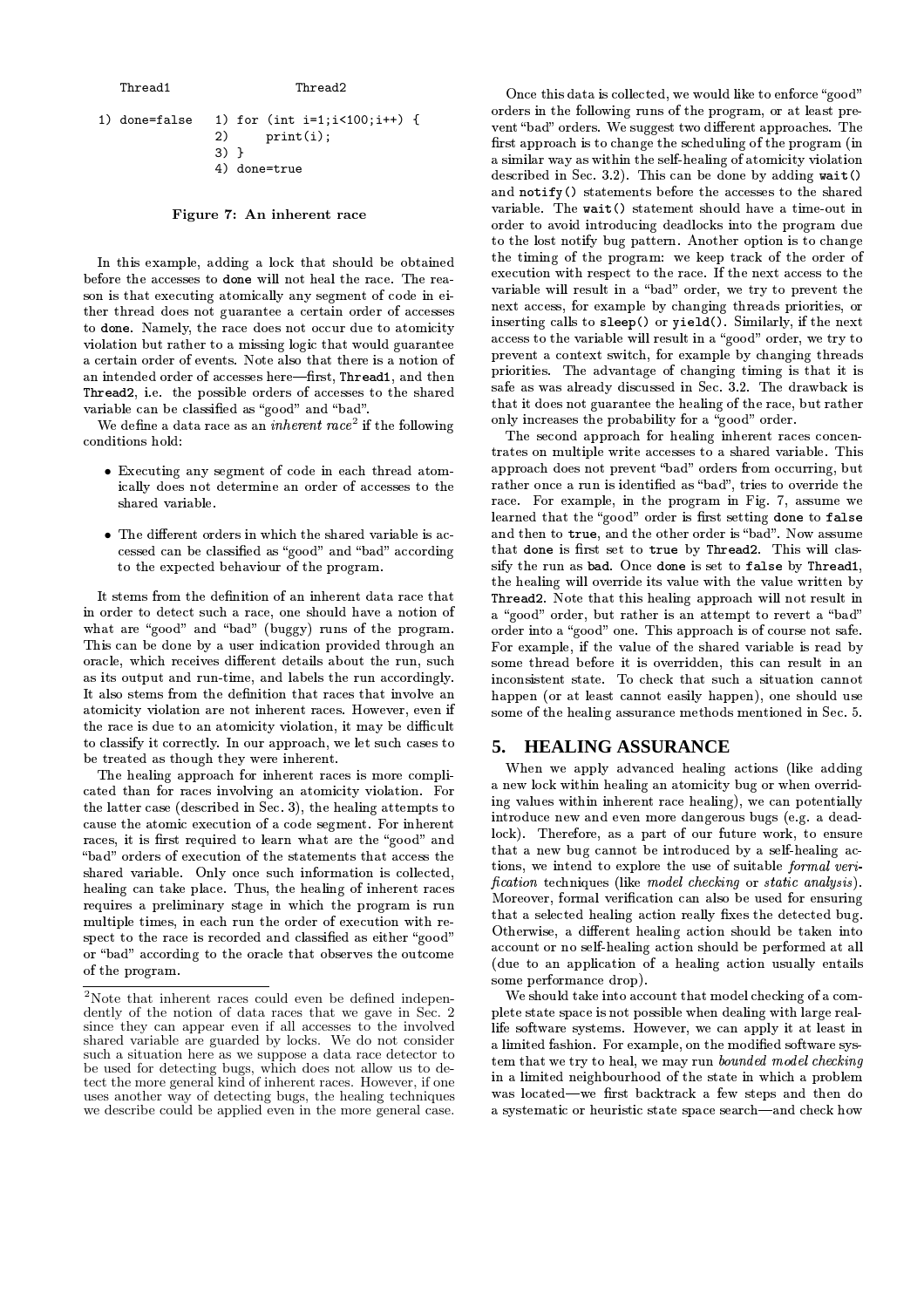the system behaves. The number of forward/backward steps in the state space search may be adjusted according to the amount of available computing resources.

In many cases, even a simple *static analysis* (possibly run on the byte-code level of the Java programs that we consider) may help a lot too. For instance, when we introduce a new lock and unlock calls on some mutex in order to get rid of some data race, we might subsequently check whether in the scope of the introduced lock/unlock pair there may be (perhaps indirectly) required some further locks. If this is not the case, there is no danger of the healing introducing a deadlock. In practice, the race conditions may often occur in very simple statements (such as  $x^{++}$ ) where static checking that no locks will be acquired is easy.

### PRELIMINARY RESULTS AND 6. **EXPERIMENTS**

Here, we briefly describe prototype tools that we have developed and summarise our first results that we have already achieved in the data race self-healing.

#### $6.1$ **ConTest**

ConTest is an automated tool for testing concurrent software. It is designed to discover bugs in concurrency by a repeated execution of an instrumented code. The objective of ConTest is to make multithreaded bugs materialise while having a minimal impact on the user and software performance. ConTest provides us with three essential services: instrumentation, heuristic noise injection, and a listeners architecture

The ConTest *instrumentation* works on the Java bytecode level. An instrumentator adds calls of ConTest's methods at different locations. ConTest is called during an execution of the instrumented software, e.g. when a shared variable is accessed, a thread is started or stopped, or some synchronisation events occur, etc.

Noise injection is a technique that forces different legal interleavings for each execution of a test in order to check that the test continues to perform correctly. In a sense, it simulates the behaviour of other possible schedulers. When a call of ConTest from the execution of instrumented software is received, the noise heuristic decides, randomly or based on a specific bug-finding technique, if some kind of delay is needed. This technique increases the probability of finding a bug.

Finally, ConTest contains a unified listeners architecture that provides an easy to use interface to the execution trace of the instrumented software. Tools of third parties can register Java listeners to specific actions. If a listener (or a set of listeners) is registered to the event, the code of the listener (or listeners) is executed when the event arises. ConTest provides two events to most of the actions--- the so-called before and *after events*. The before action events allow listeners to be executed before an action is performed. The after action events allow listeners to be executed after the action is performed. This allows tools using the ConTest listeners architecture to have enough control over the instrumented software. Variable access, thread events, monitor events, and some synchronisation primitives are supported by the ConTest listeners architecture in the current version.

The ConTest tool can be used by classical testing tools with a higher probability of revealing a concurrent bug. An-

other possibility is to develop specialised tools for detecting particular classes of concurrent bugs. As an example of this approach, we have built a data race detector on top of Con-Test as described in the following.

### **6.2 Data Race Detection**

Java contains more synchronisation primitives than only (explicit) locks [8], including, for instance, implicit locks, wait-notify, and join synchronisation. Java implicit locks are mutexes implementing monitor-like critical sections quoted by the synchronised statement. Out of these synchronisation mechanisms, we currently concentrate on implicit locks and we also have some support for the join synchronisation. Moreover, the restriction of our race detector to implicit locks is only due to the ConTest listener architecture, on top of which our date race detector is built, whose current version does not provide listeners for Java explicit locks (defined in the java.util.concurrent package)-once this support is added, our race detector is ready to deal with explicit locks too.

Using the ConTest listeners architecture, our race detector detects thread activation and termination events via the ThreadBegin and ThreadEnd listeners. A use of Java implicit locks is detected by the MonitorEnter and MonitorExit listeners which are called when a thread tries to lock some object (i.e. to access its monitor). The access to variables is monitored by the BeforeVarRead and BeforeVarWrite listeners and join synchronisation is detected by the After Join listener. The listeners provide us with useful information concerning the events-e.g. the identification of the object over which an event is performed and the relevant line in the Java source code.

Our race detector implementation is based on the Eraser algorithm [35] extended with the ownership model [18, 38, 11] as described in Sec. 2. We have modified this version of Eraser to add some support for Java join synchronisation to further reduce the false alarms ratio.

The simple extension we did to Eraser to add some support of the Java join synchronisation mechanism was motivated by a relatively high rate of false alarms that we were receiving in some Java programs building on this standard Java synchronisation. In Java, if a thread  $t_1$  calls the join() method of another thread  $t_2$ , it ensures that all the events of the thread  $t_2$  are executed before the events following the join() call in the thread  $t_1$ . Based on this, we can make the following assumption: there is no race possible between successfully join-synchronised threads after a successful join. This assumption based on the *happened-before* relation has been reflected in our data race detector as follows.

Each thread t maintains a set of threads  $S(t)$ . A terminated thread  $t_1$  is added into the set  $S(t)$  after a successful join synchronisation with the thread  $t$ . Each variable  $v$ maintains a set of threads  $T(v)$ . A thread t is added to the set  $T(v)$  when t accesses v. If a thread t is accessing a variable v and  $S(t) \cup \{t\} \supseteq T(v)$ , we know that the thread t is the last currently existing thread accessing  $v$  and all others have been successfully join synchronised with  $t$ . Then, the variable v changes its status back to Exclusive2, its  $C(v)$ is set to contain all possible locks, and  $T(v)$  contains only the current thread  $t$ . This modification helps us to rapidly decrease the number of false alarms produced in environments based on loops or in situations where the last thread finalises shared global variables.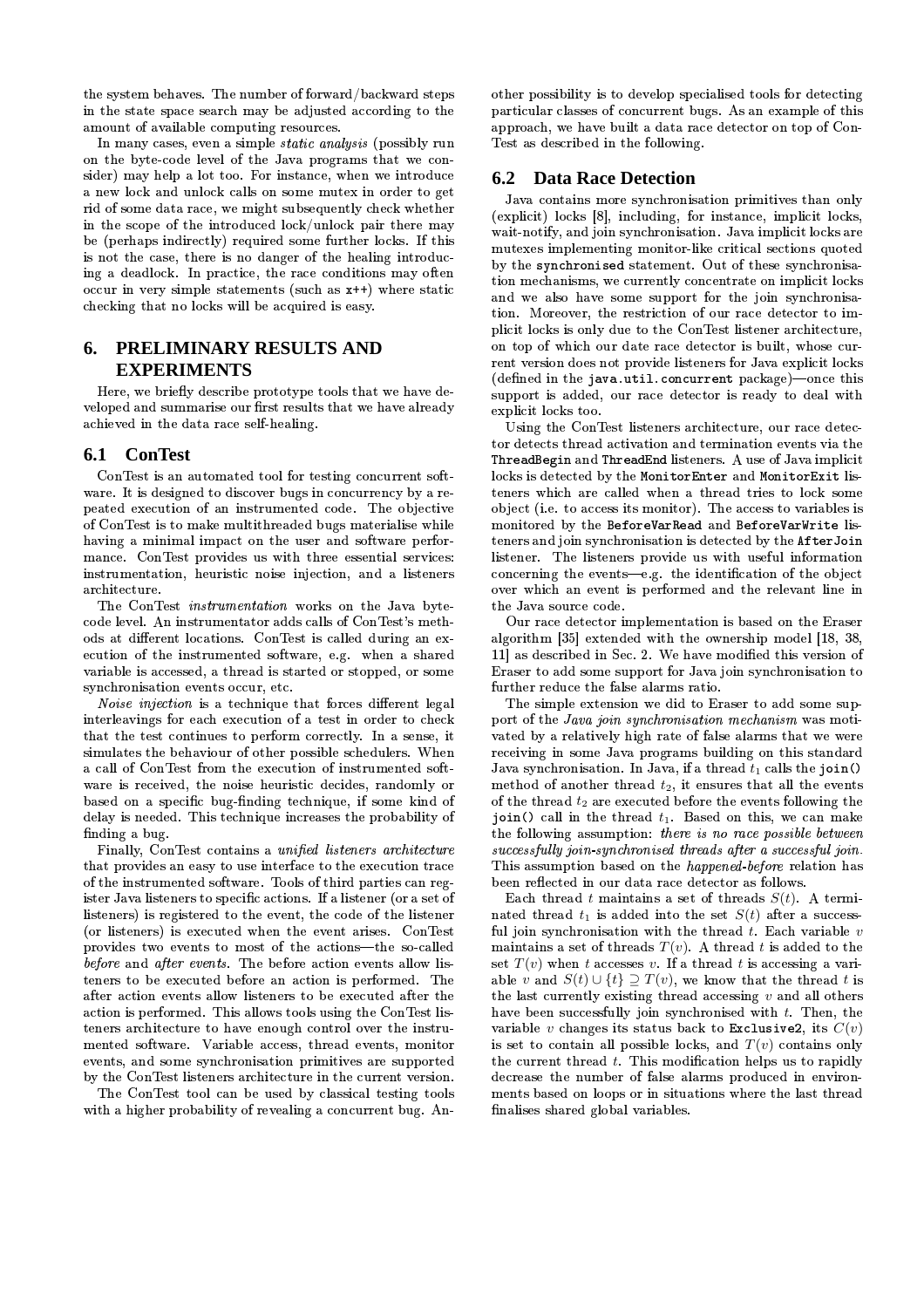$\blacksquare$  . The contract of the contract of the contract of the contract of the contract of the contract of the contract of the contract of the contract of the contract of the contract of the contract of the contract of the  $\mathcal{L} = \mathcal{L} \times \mathcal{L}$  . The contract of the contract of the contract of the contract of the contract of the contract of the contract of the contract of the contract of the contract of the contract of the contract of the  $-$  . The contract of the contract of the contract of the contract of the contract of the contract of the contract of the contract of the contract of the contract of the contract of the contract of the contract of the con - - - - 
 - - = ) ) - - - - - - 
 - 
 - 
 - - - variable  $v$ , then the same lock should be used by all other a critic 
 - - - - - 
 % suggested to a developer) is the set  $C(v)$  of candidate locks in Sec. just before it becomes empty (by an access to  $v$  without chitec holding a proper lock).

 $\alpha$  , and the set of the set of the set of the set of the set of the set of the set of the set of the set of the set of the set of the set of the set of the set of the set of the set of the set of the set of the set of t  $-$  . The set of the set of the set of the set of the set of the set of the set of the set of the set of the set of the set of the set of the set of the set of the set of the set of the set of the set of the set of the se - 
 - - - 

 - -   $-$  . The set of the set of the set of the set of the set of the set of the set of the set of the set of the set of the set of the set of the set of the set of the set of the set of the set of the set of the set of the se -  - - -  $\overline{\phantom{a}}$  . The contract of the contract of the contract of the contract of the contract of the contract of the contract of the contract of the contract of the contract of the contract of the contract of the contract of 

 -  

 - $C(v, t)$  of candidate locks for each shared variable  $v \in V$  and priate  $\text{each thread } t \in T \text{ where } V \text{ is the set of all shared variables } \qquad \text{we for }$ and  $T$  is the set of all threads. After the run, we calculate ti the intersection  $C'(v)$  of  $C(v,t)$  of all threads excluding the action threads  $T_{buggy}$  causing a race:

$$
C'(v) = \bigcap_{t \in T \setminus \{T_{buggy}\}} C(v, t)
$$

In most cases, the set  $C'(v)$  contains a lock or locks that all should be used when accessing the variable  $v$ .

! 

 - - - Y SV <sup>K</sup><sup>R</sup> S[ X T VW -D: = - - 
 - 
environment

### **6.3 Data Race Healing**

 $\blacksquare$  . The contract of the contract of the contract of the contract of the contract of the contract of the contract of the contract of the contract of the contract of the contract of the contract of the contract of the 
  - 

  - - - - 
  - - 
 -RQM <sup>L</sup>Q VW X U RP SVW X P Y N VLW <sup>K</sup> <sup>L</sup>W TNU R T 

! 

 -    - - - $\mathbf{r} = \mathbf{r} + \mathbf{r}$  , which is a set of the contract of the contract of the contract of the contract of the contract of the contract of the contract of the contract of the contract of the contract of the contract of th   
 G 
 - - 
 - 
 - - - - 

 - - - -  
 atomic

= 
  - 

  $load\ store\ bug\ patterns\ like\ x++\ only.\ The\ race\ detector\ is$  $\blacksquare$  . The set of the set of the set of the set of the set of the set of the set of the set of the set of the set of the set of the set of the set of the set of the set of the set of the set of the set of the set of the tions in the Java source code. For each variable v, a set  $A(v)$  and  $\alpha$  , and a set of the set of the set of the set of the set of the set of the set of the set of the set of the set of the set of the set of the set of the set of the set of the set of the set of the set of the set of the are at least two consequent accesses to the variable  $v$  at the  $v$  metic  $\epsilon$ - 
 - % 
 is given to us by ConTest) and the first access is a read and  $\frac{W_{\text{C}}}{100\text{kg}}$ the last is a write, the line number is added into  $A(v)$ . The reason lines in  $A(v)$  are used as those about which we assume that  $\qquad \text{on exp}$ they should be executed atomically when a race on  $v$  hap- only, b

imple pens. As an alternative to building  $A(v)$  at the run-time, . The contract of the contract of the contract of the contract of the contract of the contract of the contract of the contract of the contract of the contract of the contract of the contract of the contract of the contrac - - 
 - - 
 detector.

hared to be accessed on a line which is in  $A(v)$ , we assume that . A set of  $z = 1$  , and the set of  $\mathcal{M}$  , and  $\mathcal{M}$ and the contract of the contract of the contract of the contract of the contract of the contract of the contract of  $\blacksquare$  . The contract of the contract of the contract of the contract of the contract of the contract of the contract of the contract of the contract of the contract of the contract of the contract of the contract of the  $\alpha$  , and the set of the set of the set of the set of the set of the set of the set of the set of the set of the set of the set of the set of the set of the set of the set of the set of the set of the set of the set of t . The contract of the contract of the contract of the contract of the contract of the contract of the contract of the contract of the contract of the contract of the contract of the contract of the contract of the contrac When the race detector identifies a race over a variable  $v,$ the variable gets into the Eraser's *Race* state. From then on, if we detect via the listeners that such a variable  $v$  is about  $\mathcal{N}=\mathcal{N}=\mathcal{N}=\mathcal{N}=\mathcal{N}=\mathcal{N}=\mathcal{N}=\mathcal{N}=\mathcal{N}=\mathcal{N}=\mathcal{N}=\mathcal{N}=\mathcal{N}=\mathcal{N}=\mathcal{N}=\mathcal{N}=\mathcal{N}=\mathcal{N}=\mathcal{N}=\mathcal{N}=\mathcal{N}=\mathcal{N}=\mathcal{N}=\mathcal{N}=\mathcal{N}=\mathcal{N}=\mathcal{N}=\mathcal{N}=\mathcal{N}=\mathcal{N}=\mathcal{N}=\mathcal{N}=\mathcal{N}=\mathcal{N}=\mathcal{N}=\mathcal{N}=\mathcal{$ . The contract of the contract of the contract of the contract of the contract of the contract of the contract of the contract of the contract of the contract of the contract of the contract of the contract of the contrac yield()/sleep()-based healing) also after it (i.e. behind the last write access to the critical variable in the section).  $\mathbf{B} = \mathbf{B} \mathbf{B} + \mathbf{B} \mathbf{B} + \mathbf{B} \mathbf{B} + \mathbf{B} \mathbf{B} + \mathbf{B} \mathbf{B} + \mathbf{B} \mathbf{B} + \mathbf{B} \mathbf{B} + \mathbf{B} \mathbf{B} + \mathbf{B} \mathbf{B} + \mathbf{B} \mathbf{B} + \mathbf{B} \mathbf{B} + \mathbf{B} \mathbf{B} + \mathbf{B} \mathbf{B} + \mathbf{B} \mathbf{B} + \mathbf{B} \mathbf{B} + \mathbf{B} \mathbf{B} + \mathbf{B$  $\blacksquare$  . The contract of the contract of the contract of the contract of the contract of the contract of the contract of the contract of the contract of the contract of the contract of the contract of the contract of the v from lines in  $A(v)$ . We have to apply locking for all the  $-$  -box  $-$  -box  $-$  -box  $-$  -box  $-$  -box  $-$  -box  $-$  -box  $-$  -box  $-$  -box  $\blacksquare$  . The set of the set of the set of the set of the set of the set of the set of the set of the set of the set of the set of the set of the set of the set of the set of the set of the set of the set of the set of the

 $_{\text{that}}$  all threads accessing a critical variable v as well as only in  $\omega_{\text{PSE}}$  and proposition and by adding now eventuation looks<sup>3</sup>.  $\frac{\cos \pi}{\cos \pi}$  sors than the one on which a critical thread is running  $\mathbf{r}$  , and  $\mathbf{r}$  is a set of the set of the set of the set of the set of the set of the set of the set of the set of the set of the set of the set of the set of the set of the set of the set of the set of the set o <sup>M</sup> <sup>L</sup>QYR YLW N R <sup>N</sup> <sup>K</sup>O VN YU RK 
  those who are about to start using  $v$  while somebody else is already using  $v$ . We also implemented the healing by  $\it{change}$ -definition of the contract of the contract of the contract of the contract of the contract of the contract of the contract of the contract of the contract of the contract of the contract of the contract of the contract o - -  $-$  . The set of the set of the set of the set of the set of the set of the set of the set of the set of the set of the set of the set of the set of the set of the set of the set of the set of the set of the set of the se - - - " 
 -  
  $\mathcal{L}^{\mathcal{L}}$  , we define the contract of the contract of the contract of the contract of the contract of the contract of the contract of the contract of the contract of the contract of the contract of the contract of t  $\alpha$  ducing processes that are normally blocked. Once a healing  $-$  . The state of the state of the state of the state of the state of the state of the state of the state of the state of the state of the state of the state of the state of the state of the state of the state of the sta

### **6.4 Experiments**

 $\mathcal{L}$  and  $\mathcal{L}$  is a substitution of the state of the state of  $\mathcal{L}$  and  $\mathcal{L}$  and  $\mathcal{L}$  and  $\mathcal{L}$  $\frac{1}{2}$  algorithm with 10 classes and 1900 lines of sade embedded  $\sum_{n=1}^{\infty}$   $\sum_{n=1}^{\infty}$   $\sum_{n=1}^{\infty}$   $\sum_{n=1}^{\infty}$   $\sum_{n=1}^{\infty}$   $\sum_{n=1}^{\infty}$   $\sum_{n=1}^{\infty}$   $\sum_{n=1}^{\infty}$   $\sum_{n=1}^{\infty}$   $\sum_{n=1}^{\infty}$   $\sum_{n=1}^{\infty}$   $\sum_{n=1}^{\infty}$   $\sum_{n=1}^{\infty}$   $\sum_{n=1}^{\infty}$   $\sum_{n=1}^{\in$  $\alpha$  ble to detect even revely evhibited data reese. Of course the rase detector  $\sigma$ till produces same false alarma. This is - - I - - 
 - - % -  $-$  . The set of the set of the set of the set of the set of the set of the set of the set of the set of the set of the set of the set of the set of the set of the set of the set of the set of the set of the set of the se  $\tt true \; races \; are \; left \; in \; the \; code \; because \; they \; are \; harmless).$ 

 $\log d$  stare bug pattern only. We have used a simple bank . Secount program gimulating bank accounts where multiple  $\sim$  . The state of the state of the state of the state of the state of the state of the state of the state of the state of the state of the state of the state of the state of the state of the state of the state of the st  $\blacksquare$  . The contract of the contract of the contract of the contract of the contract of the contract of the contract of the contract of the contract of the contract of the contract of the contract of the contract of the results to the contract of the contract of the contract of the contract of the contract of the contract of the metic operations like BankTotal += sum;) without a proper

<sup>3</sup>We have not implemented the re-use of already existing locks suggested by the data race detector for healing. The reason is that ConTest currently does not listen on events on explicit locks and so it can suggests us with implicit locks only, but those cannot be fully manipulated explicitly.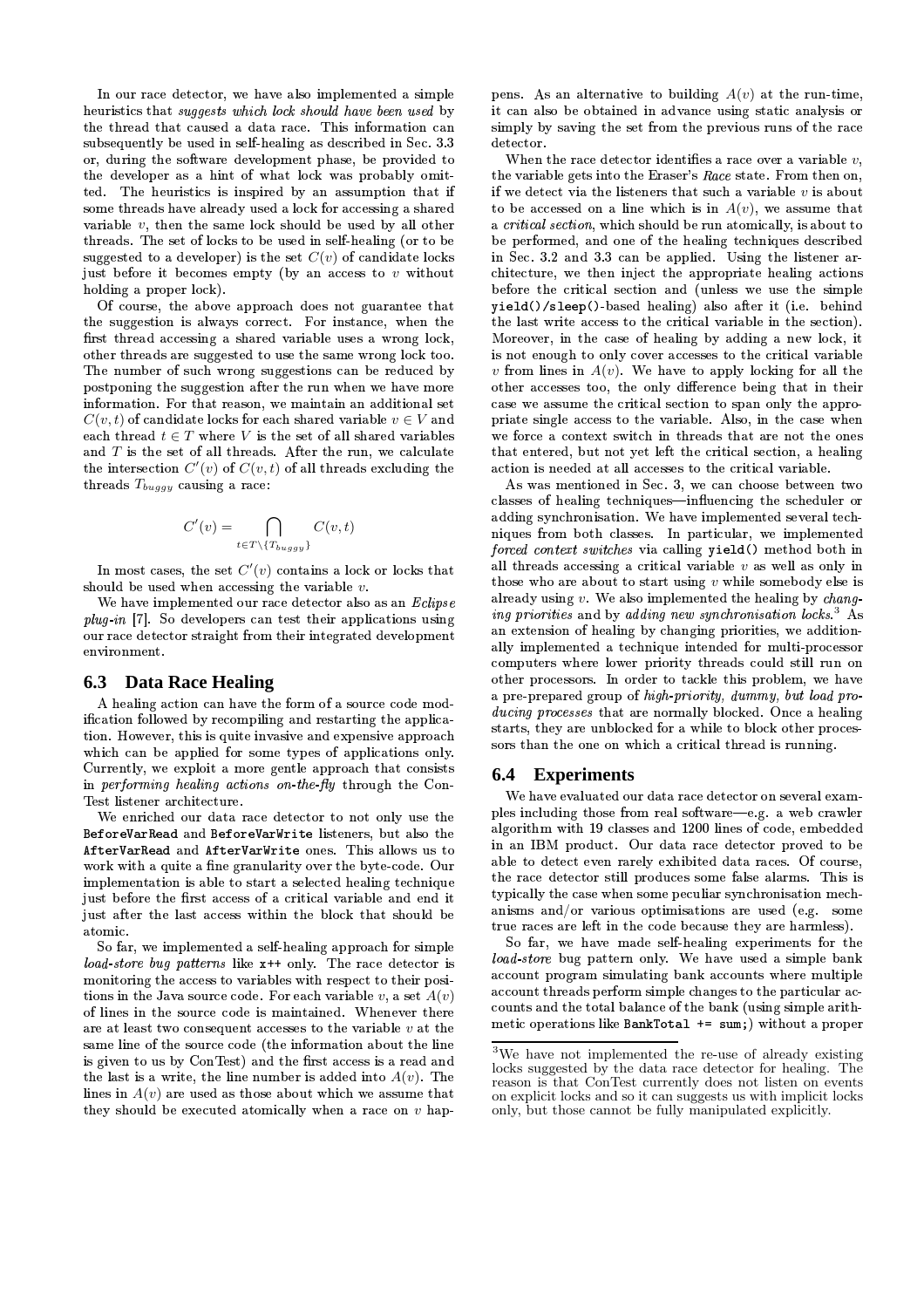$-1$  . The contract of the contract of the contract of the contract of the contract of the contract of the contract of the contract of the contract of the contract of the contract of the contract of the contract of the co ! - 
 - 

 القائل المستخدم المستخدم المستخدم المستخدم المستخدم المستخدم المستخدم المستخدم المستخدم المستخدم المستخدم المس<br>المستخدم المستخدم المستخدم المستخدم المستخدم المستخدم المستخدم المستخدم المستخدم المستخدم المستخدم المستخدم ال المصاحب والمستحيل والمستحيل والمستحيل والمستحيل والمستحيل والمستحيل والمستحيل والمستحيل والمستحيل والمستحيل والمستحيل ance may get wrong.

 - <sup>E</sup> - 
 ( ) , & &,  
 - ! 
 - - 
 - 
 - - 
  $\overline{\phantom{a}}$  , and the set of the set of the set of the set of the set of the set of the set of the set of the set of the set of the set of the set of the set of the set of the set of the set of the set of the set of the s  $\frac{1}{2}$  tion ranged from 5% to 1,8 \* 10<sup>-3</sup>%. Each of the tests was  $\bullet$  . The set of the set of the set of the set of the set of the set of the set of the set of the set of the set of the set of the set of the set of the set of the set of the set of the set of the set of the set of the s  $\mathcal{L}_\text{max}$  and  $\mathcal{L}_\text{max}$  are the set of the set of the set of the set of the set of the set of the set of the set of the set of the set of the set of the set of the set of the set of the set of the set of the set o

 - - -   $\mathcal{L} = \{ \mathcal{L} \mid \mathcal{L} = \mathcal{L} \}$  . The contract of the contract of  $\mathcal{L} = \{ \mathcal{L} \mid \mathcal{L} = \mathcal{L} \}$  $\mathbf{r} = \mathbf{r} + \mathbf{r} + \mathbf{r} + \mathbf{r} + \mathbf{r} + \mathbf{r} + \mathbf{r} + \mathbf{r} + \mathbf{r} + \mathbf{r} + \mathbf{r} + \mathbf{r} + \mathbf{r} + \mathbf{r} + \mathbf{r} + \mathbf{r} + \mathbf{r} + \mathbf{r} + \mathbf{r} + \mathbf{r} + \mathbf{r} + \mathbf{r} + \mathbf{r} + \mathbf{r} + \mathbf{r} + \mathbf{r} + \mathbf{r} + \mathbf{r} + \mathbf{r} + \mathbf{r} + \mathbf$  - J -   $-$  . The state of the state of the state of the state of the state of the state of the state of the state of the state of the state of the state of the state of the state of the state of the state of the state of the sta 
 - 

   -definition of the contract of the contract of the contract of the contract of the contract of the contract of the contract of the contract of the contract of the contract of the contract of the contract of the contract o 
 - - - - - 
 - 
 - 

 - - 
  $\blacksquare$  . The set of the set of the set of the set of the set of the set of the set of the set of the set of the set of the set of the set of the set of the set of the set of the set of the set of the set of the set of the  $\blacksquare$  . The set of the set of the set of the set of the set of the set of the set of the set of the set of the set of the set of the set of the set of the set of the set of the set of the set of the set of the set of the  $\blacksquare$  . The set of the set of the set of the set of the set of the set of the set of the set of the set of the set of the set of the set of the set of the set of the set of the set of the set of the set of the set of the - 
  
 - - - - - - -   $\blacksquare$  . The contract of the contract of the contract of the contract of the contract of the contract of the contract of the contract of the contract of the contract of the contract of the contract of the contract of the . A SHOW MY AND THOMAS IN THE SECOND LINE OF THE SECOND LINE OF THE SECOND LINE OF THE SECOND LINE OF THE SECOND LINE OF THE SECOND LINE OF THE SECOND LINE OF THE SECOND LINE OF THE SECOND LINE OF THE SECOND LINE OF THE SE

 <sup>C</sup> -  - - 
  J - ( - - 
 %( " ? & <sup>D</sup> GHz, 1 GB RAM) with  $1, 8 * 10^{-3}$ % of the execution time duced - 
 - - - - - ${\rm results~are~presented~concerning~(1)~the~original~code~with}$  .  ${\rm~optimns}$ out the race detector,  $(2)$  the situation with the race detector enabled, but without healing, (3) healing by increasing  $\,$  7.  $\,$   $\,$   $\,$   $\,$ the priority of a critical thread, and (4) healing by a yield . The set of the set of the set of the set of the set of the set of the set of the set of the set of the set of the set of the set of the set of the set of the set of the set of the set of the set of the set of the set of 
  - - -  $\blacksquare$  . The contract of the contract of the contract of the contract of the contract of the contract of the contract of the contract of the contract of the contract of the contract of the contract of the contract of the  $\blacksquare$  . The contract of the contract of the contract of the contract of the contract of the contract of the contract of the contract of the contract of the contract of the contract of the contract of the contract of the , 
 - J - - , ; - $\mathcal{L} = \mathcal{L} \mathcal{L} = \mathcal{L} \mathcal{L} = \mathcal{L} \mathcal{L} = \mathcal{L} \mathcal{L} = \mathcal{L} \mathcal{L} = \mathcal{L} \mathcal{L} \mathcal{L} = \mathcal{L} \mathcal{L} \mathcal{L} \mathcal{L} = \mathcal{L} \mathcal{L} \mathcal{L} \mathcal{L} \mathcal{L} \mathcal{L} = \mathcal{L} \mathcal{L} \mathcal{L} \mathcal{L} \mathcal{L} \mathcal{L} \mathcal{L} \mathcal{L} \mathcal{L} \mathcal{L} \mathcal{L} \$  
 - - - 

  , and the set of the set of the set of the set of the set of the set of the set of the set of the set of the s  $\sim$  . The state of the state of the state of the state of the state of the state of the state of the state of the state of the state of the state of the state of the state of the state of the state of the state of the st  $\overline{a}$  , and the state of the state of the state of the state of the state of the state of the state of the state of the state of the state of the state of the state of the state of the state of the state of the state o  - 
 B 
 - -# 
 - -

 $\blacksquare$  . The contract of the contract of the contract of the contract of the contract of the contract of the contract of the contract of the contract of the contract of the contract of the contract of the contract of the  $\blacksquare$  . The set of the set of the set of the set of the set of the set of the set of the set of the set of the set of the set of the set of the set of the set of the set of the set of the set of the set of the set of the 
 - J " - -  $\blacksquare$  , and the set of the set of the set of the set of the set of the set of the set of the set of the set of the set of the set of the set of the set of the set of the set of the set of the set of the set of the set of - 
 - 
 . Thus is a constant of the contract of the contract of the contract of the contract of the contract of the contract of the contract of the contract of the contract of the contract of the contract of the contract of the c



Figure 8: Race healing efficiency

. The set of the set of the set of the set of the set of the set of the set of the set of the set of the set of the set of the set of the set of the set of the set of the set of the set of the set of the set of the set of field). Then there are usually only two threads in conflict

relate the eads and an the additional symphropication  $\frac{1}{2}$   $\frac{1}{2}$   $\frac{1}{2}$   $\frac{1}{2}$   $\frac{1}{2}$   $\frac{1}{2}$   $\frac{1}{2}$   $\frac{1}{2}$   $\frac{1}{2}$   $\frac{1}{2}$   $\frac{1}{2}$   $\frac{1}{2}$   $\frac{1}{2}$   $\frac{1}{2}$   $\frac{1}{2}$   $\frac{1}{2}$   $\frac{1}{2}$   $\frac{1}{2}$   $\frac{1}{2}$   $\frac{1}{2}$   $\frac{1}{2}$   $\frac{1}{2}$  s superior current can then decreed by a further entrational contracts and the contracts of the contracts of the contracts of the contracts of the contracts of  $\mathbf{r} = \mathbf{r} + \mathbf{r}$  , where  $\mathbf{r} = \mathbf{r} + \mathbf{r}$  , we can assume that  $\mathbf{r} = \mathbf{r} + \mathbf{r}$  , we can assume that  $\mathbf{r} = \mathbf{r} + \mathbf{r}$  , we can assume that  $\mathbf{r} = \mathbf{r} + \mathbf{r}$  , we can assume that  $\mathbf{r} = \mathbf{r}$  $\overline{\phantom{a}}$  , and the set of the set of the set of the set of the set of the set of the set of the set of the set of the set of the set of the set of the set of the set of the set of the set of the set of the set of the s  $-$  . The state of the state of the state of the state of the state of the state of the state of the state of the state of the state of the state of the state of the state of the state of the state of the state of the sta  $\mathbf{r} = \mathbf{r} + \mathbf{r}$  , and the set of the set of the set of the set of the set of the set of the set of the set of the set of the set of the set of the set of the set of the set of the set of the set of the set of the s

### **7. RELATED WORK**

y work to what we present here is probably the approach apthat are accessed without the locks). The approach is based on <sup>us an</sup> of the region check whether a race on a shared variable hapan- problem. ToleRace has a low overhead and can in safe way  $\alpha$  , and  $\alpha$  , and  $\alpha$  , and  $\alpha$  , and  $\alpha$  , and  $\alpha$  , and  $\alpha$  , and  $\alpha$  , and  $\alpha$  , and  $\alpha$  , and  $\alpha$  , and  $\alpha$  , and  $\alpha$  , and  $\alpha$  , and  $\alpha$  , and  $\alpha$  , and  $\alpha$  , and  $\alpha$  , and  $\alpha$  , and  $\alpha$  , and  $\rm{mance, \ etc.)}$  is currently getting momentum. As for what  $\rm{concerns}$  self-healing (or fault tolerance) of problems in  $\rm{con-}$  $\blacksquare$  . The set of the set of the set of the set of the set of the set of the set of the set of the set of the set of the set of the set of the set of the set of the set of the set of the set of the set of the set of the  $\tt{tributed}$  systems (such as  $[36, 26]$ ). However, the closest plied by the  $\mathit{The Race}$  tool [27]. ToleRace concentrates on  $\blacksquare$  . The contract of the contract of the contract of the contract of the contract of the contract of the contract of the contract of the contract of the contract of the contract of the contract of the contract of the - - - - 

 - 
  $\blacksquare$  . The contract of the contract of the contract of the contract of the contract of the contract of the contract of the contract of the contract of the contract of the contract of the contract of the contract of the  $\alpha$  , and the set of the set of the set of the set of the set of the set of the set of the set of the set of the set of the set of the set of the set of the set of the set of the set of the set of the set of the set of t . The set of the set of the set of the set of the set of the set of the set of the set of the set of the set of the set of the set of the set of the set of the set of the set of the set of the set of the set of the set of  $\mathcal{L}=\mathcal{L}=\mathcal{L}=\mathcal{L}=\mathcal{L}=\mathcal{L}=\mathcal{L}=\mathcal{L}=\mathcal{L}=\mathcal{L}=\mathcal{L}=\mathcal{L}=\mathcal{L}=\mathcal{L}=\mathcal{L}=\mathcal{L}=\mathcal{L}=\mathcal{L}=\mathcal{L}=\mathcal{L}=\mathcal{L}=\mathcal{L}=\mathcal{L}=\mathcal{L}=\mathcal{L}=\mathcal{L}=\mathcal{L}=\mathcal{L}=\mathcal{L}=\mathcal{L}=\mathcal{L}=\mathcal{L}=\mathcal{L}=\mathcal{L}=\mathcal{L}=\mathcal{L}=\mathcal{$  $\mathbf{f} = \mathbf{f} + \mathbf{f} + \mathbf{f} + \mathbf{f} + \mathbf{f} + \mathbf{f} + \mathbf{f} + \mathbf{f} + \mathbf{f} + \mathbf{f} + \mathbf{f} + \mathbf{f} + \mathbf{f} + \mathbf{f} + \mathbf{f} + \mathbf{f} + \mathbf{f} + \mathbf{f} + \mathbf{f} + \mathbf{f} + \mathbf{f} + \mathbf{f} + \mathbf{f} + \mathbf{f} + \mathbf{f} + \mathbf{f} + \mathbf{f} + \mathbf{f} + \mathbf{f} + \mathbf{f} + \mathbf$  
 - 
 - - 

 - "   - 

 - 

  
 - G

<sup>&</sup>lt;sup>4</sup>Note that we were not yet using any bounded model checking nor static analysis to ensure safety of healing by adding new synchronisation locks.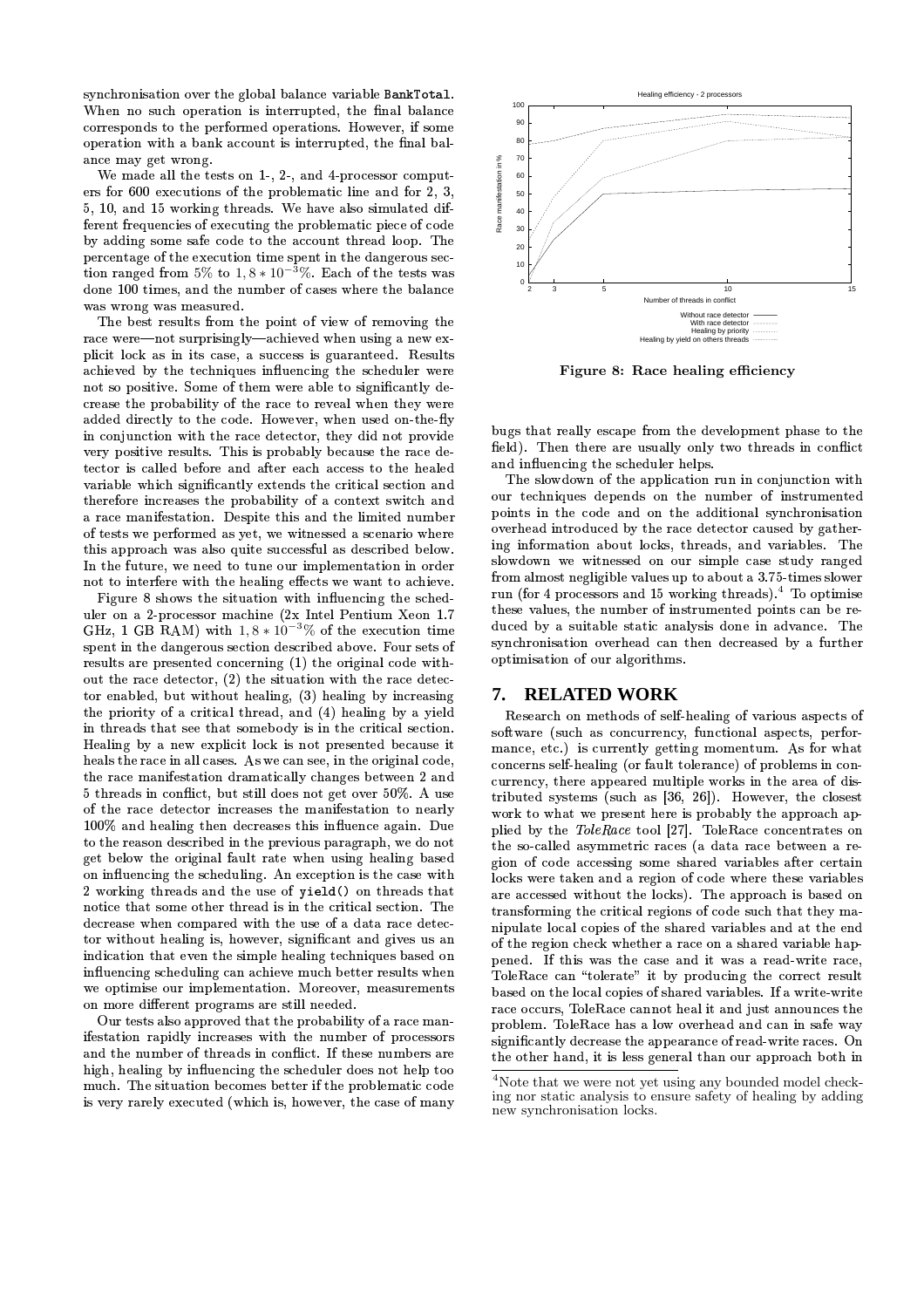terms of the races it can detect as well as in terms of what it can heal-as we have already said, ToleRace does not heal write-write races and it does also not solve races on variables referring to external resources (such as files) whose local copy cannot be created.

#### **CONCLUSION** 8.

We have shown in this work how we apply self-healing in the context of fixing data races in concurrent Java programs. We have discussed multiple common bug patterns leading to data races and proposed possible self-healing actions to be taken when such a bug pattern is detected. We have implemented some of our ideas and obtained a preliminary experimental evidence about their behaviour showing that they indeed have a high potential to be useful in practice despite there is still a large space for improving our implementation.

Concurrency self-healing (and self-healing in general) can be used within development as well as within production phase of the software life cycle. It seems that it is not suitable to apply the whole self-healing cycle for mission critical applications (like avionics, aviation, nuclear plants, military, etc.) due to huge impacts of a possible application failure. Developers as well as customers would risk a failure caused by not healing the system rather than to risk a failure caused by the self-healing. However, even for critical applications, concurrency self-healing can be very useful—it may help in finding concurrency bugs and also to suggest their possible solution. Moreover, even for critical applications, the selfhealing approach can be applied also within the production phase. When some hard to reveal problem occurs at the customer place (it can be thousands kilometers far away from the development team), the application should be with some carefulness remotely switched to the self-healing monitoring and debugging mode (without taking the healing actions) in order to report the bug to the developers.

Despite we have already achieved first results in self-healing, we are still at the beginning. Within the problem detection, we intend to make the tool ConTest working also on  $C/C++$  code in order to make it available for a wide range of applications. Oracles for other common concurrency problems can be build and localisation methods can be improved. The healing techniques that we have not yet implemented are to be implemented and tested. Efficient implementation strategies for the healing techniques that we have proposed are to be sought to (1) increase their healing efficiency and (2) to decrease the slowdown they impose when applied. We will also extend the set of possible healing actions. Last in the list but definitely not last in the importance is a practical application of formal methods (model checking and/or static analysis) within self-healing. It includes their application for problem localisation in order to reduce the number of false alarms, and for healing assurance to prove that a bug was covered by a healing action and a new one has not been introduced.

#### 9. **ACKNOWLEDGEMENTS.**

This work is partially supported by the European Community under the Information Society Technologies (IST) programme of the 6th FP for RTD-project SHADOWS contract IST-035157. The authors are solely responsible for the content of this paper. It does not represent the opinion

of the European Community, and the European Community is not responsible for any use that might be made of data appearing therein. This work is also supported by the Czech Ministry of Education under the project Security Oriented Research in Information Technology, contract CEZ MSM 0021630528, and by the Czech Science Foundation under the contracts  $102/07/0322$  and  $102/06/P076$ .

### 10. REFERENCES

- [1] S. V. Adve, M. D. Hill, B. P. Miller, and R. H. B. Netzer. Detecting Data Races on Weak Memory Systems. In Proc. of ISCA'91, 1991. ACM Press.
- [2] C. Artho, K. Havelund, and A. Biere. High-level Data Races. In Proc. of VVEIS'03, Angers, France, 2003.
- [3] C. Artho, K. Havelund, and A. Biere. Using Block-Local Atomicity to Detect Stale-Value Concurrency Errors. In Proc. of ATVA'04, LNCS 3299, 2004. Springer.
- [4] V. Balasundaram and K. Kennedy. Compile-time Detection of Race Conditions in a Parallel Program. In Proc. of ICS'89, 1989. ACM Press.
- [5] T. Ball and S. Rajamani. The SLAM Toolkit. In Proc. of  $CAV'01$ , LNCS 2102. Springer, 2001.
- [6] U. Banerjee, B. Bliss, Z. Ma, and P. Petersen. A Theory of Data Race Detection. In Proc. of PADTAD'06, 2006. ACM Press.
- [7] W. Beaton and J. d. Rivieres. Eclipse Platform Technical Overview. Technical report. The Eclipse Foundation, 2006.
- [8] T. P. e. a. Brian Goetz. Java Concurrency in Practice. Addison-Wesley, 2006.
- [9] S. Chaki, E. Clarke, A. Groce, J. Ouaknine, O. Strichman, and K. Yoray. Efficient Verification of Sequential and Concurrent C Programs. Formal Methods in System Design,  $25(2-3):129-166$ ,  $2004$ .
- [10] G.-I. Cheng, M. Feng, C. E. Leiserson, K. H. Randall, and A. F. Stark. Detecting Data Races in CILK Programs that Use Locks. In Proc. of SPAA'98, 1998. **ACM** Press.
- [11] J. Choi, K. Lee, A. Loginov, R. O'Callahan, V. Sarkar, and M. Sridharan. Efficient and Precise Data Race Detection for Multithreaded Object Oriented Programs, 2002.
- [12] E. Clarke, O. Grumberg, and D. Peled. Model Checking. MIT Press, 1999.
- [13] A. Dinning and E. Schonberg. An Empirical Comparison of Monitoring Algorithms for Access Anomaly Detection. In Proc. of PPOPP'90, 1990. ACM Press.
- [14] A. Dinning and E. Schonberg. Detecting Access Anomalies in Programs with Critical Sections. In Proc. of PADD'91, 1991. ACM Press.
- [15] P. A. Emrath and D. A. Padua. Automatic Detection of Nondeterminacy in Parallel Programs. In Proc. of PADD'88, 1988. ACM Press.
- [16] E. Farchi, Y. Nir, and S. Ur. Concurrent Bug Patterns and How To Test Them. In Proc. of IPDPS'03, 2003. IEEE Computer Society.
- [17] C. Flanagan and S. N. Freund. Detecting Race Conditions in Large Programs. In Proc. of PASTE'01, 2001. ACM Press.